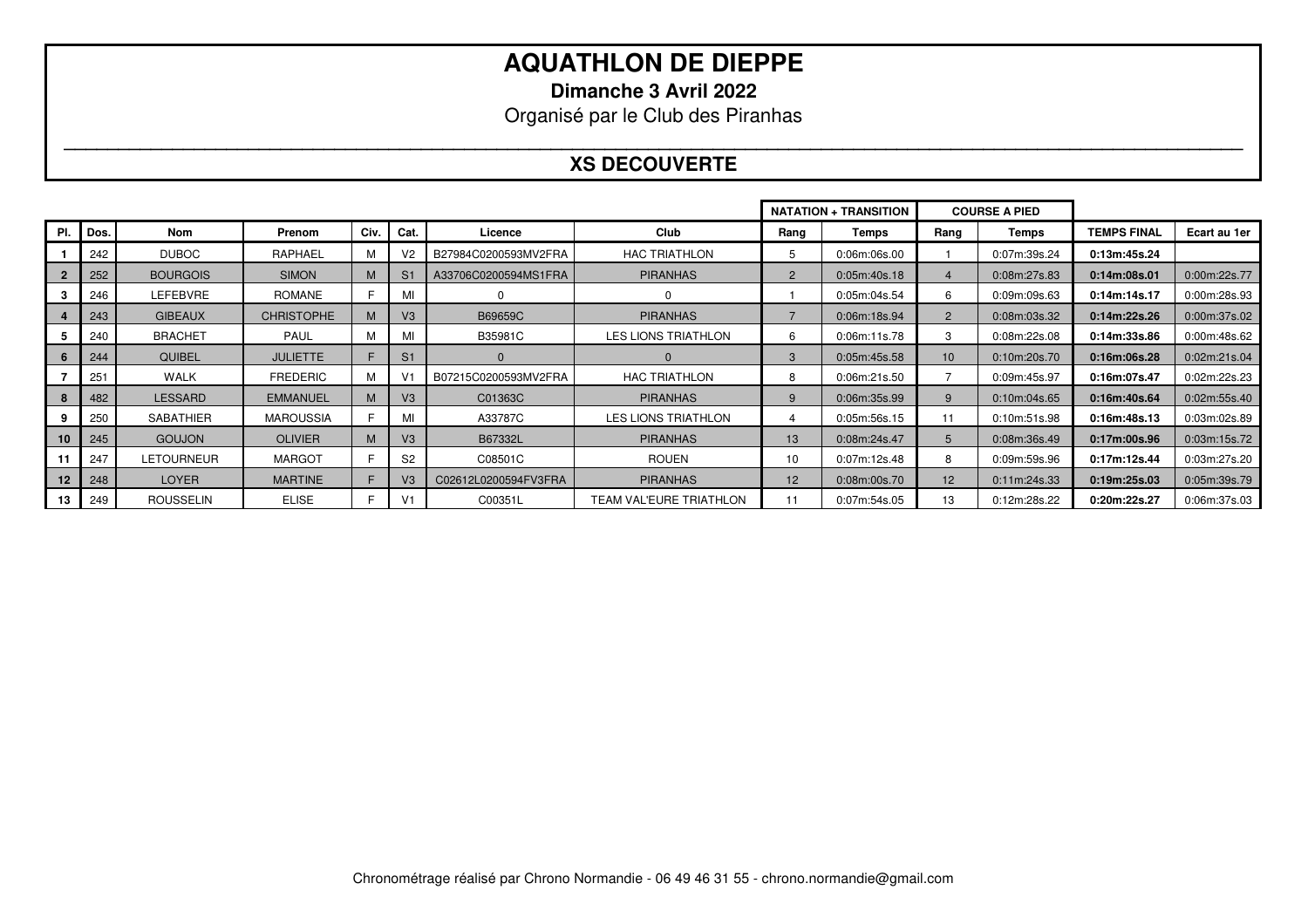**Dimanche 3 Avril 2022** 

Organisé par le Club des Piranhas

### **\_\_\_\_\_\_\_\_\_\_\_\_\_\_\_\_\_\_\_\_\_\_\_\_\_\_\_\_\_\_\_\_\_\_\_\_\_\_\_\_\_\_\_\_\_\_\_\_\_\_\_\_\_\_\_\_\_\_\_\_\_\_\_\_\_\_\_\_\_\_\_\_\_\_\_\_\_\_\_\_ MINI POUSSIN / POUSSIN**

| PI.          | Dos. | <b>Nom</b>                | Prenom          | Civ. | Cat.           | Licence              | Club                          | <b>TEMPS FINAL</b> | Ecart au 1er |
|--------------|------|---------------------------|-----------------|------|----------------|----------------------|-------------------------------|--------------------|--------------|
|              | 359  | QUIGNON                   | <b>CAPUCINE</b> | F    | <b>PO</b>      | B92711C0200591FPOFRA | <b>ROUEN TRIATHLON</b>        | 0:04m:02s.94       |              |
| $\mathbf{2}$ | 361  | <b>BERNADE CORD HOMME</b> | <b>LUCA</b>     | M    | <b>PO</b>      | B91851C0200591MPOFRA | <b>ROUEN TRIATHLON</b>        | 0:04m:04s.17       | 0:00m:01s.23 |
| 3            | 368  | LE GOUSSE                 | <b>PAUL</b>     | М    | <b>PO</b>      | B81923C              | <b>MSA TRIATHLON</b>          | 0:04m:24s.38       | 0:00m:21s.44 |
| 4            | 370  | <b>LEFRANCOIS</b>         | <b>GABIN</b>    | M    | PO             | B80256C              | <b>PIRANHAS</b>               | 0:04m:34s.10       | 0:00m:31s.16 |
| 5            | 367  | <b>GREBOVAL</b>           | <b>AUGUSTE</b>  | м    | P <sub>O</sub> | B98928C0200594MPOFRA | <b>PIRANHAS</b>               | 0:04m:41s.34       | 0:00m:38s.40 |
| 6            | 369  | LE GOUSSE                 | <b>VICTOR</b>   | M    | <b>PO</b>      | B81927C              | <b>MSA TRIATHLON</b>          | 0:04m:45s.84       | 0:00m:42s.90 |
|              | 376  | <b>TARTARIN</b>           | <b>ALOIS</b>    | М    | <b>PO</b>      | $\mathbf 0$          | U.                            | 0:04m:47s.12       | 0:00m:44s.18 |
| 8            | 366  | <b>GONZALEZ REVERON</b>   | <b>LEO</b>      | M    | <b>PO</b>      | B89627               | <b>LES REQUINS COURONNAIS</b> | 0:04m:49s.43       | 0:00m:46s.49 |
| 9            | 354  | <b>DELAVACRIE</b>         | <b>MANON</b>    | F    | P <sub>O</sub> | B82555C0200593FPOFRA | <b>HAC TRIATHLON</b>          | 0:04m:50s.97       | 0:00m:48s.03 |
| 10           | 371  | <b>MANTOIS</b>            | <b>CHARLY</b>   | M    | PO             | B85227C              | <b>LES LIONS TRIATHLON</b>    | 0:04m:56s.65       | 0:00m:53s.71 |
| 11           | 374  | <b>POTEL</b>              | LOUIS           | м    | P <sub>O</sub> | B91000C              | <b>PIRANHAS</b>               | 0:04m:59s.05       | 0:00m:56s.11 |
| 12           | 355  | <b>FOUQUAY FLEVIN</b>     | <b>SUZANNE</b>  | F    | PO             | C01370C0200594FPOFRA | <b>PIRANHAS</b>               | 0:05m:08s.64       | 0:01m:05s.70 |
| 13           | 360  | <b>TARTARIN</b>           | <b>ALINE</b>    | F    | <b>MPO</b>     | $\Omega$             | 0                             | 0:05m:26s.16       | 0:01m:23s.22 |
| 14           | 364  | <b>DIENIS</b>             | <b>MARTIN</b>   | M    | <b>MPO</b>     | B82381C0200593MMPFRA | <b>HAC TRIATHLON</b>          | 0:05m:37s.08       | 0:01m:34s.14 |
| 15           | 353  | <b>DELAVACRIE</b>         | CHLOE           | Е    | <b>MPO</b>     | B82568C0200593FMPFRA | HAC TRIATHLON                 | 0:05m:38s.31       | 0:01m:35s.37 |
| 16           | 363  | <b>CHEVIN</b>             | <b>SEHAN</b>    | M    | <b>MPO</b>     | $\Omega$             | $\Omega$                      | 0:05m:49s.32       | 0:01m:46s.38 |
| 17           | 372  | <b>MASCARELL</b>          | <b>ALEXIS</b>   | м    | P <sub>O</sub> | C12658C0200593MPOFRA | <b>HAC TRIATHLON</b>          | 0:05m:55s.20       | 0:01m:52s.26 |
| 18           | 373  | <b>MULLER YOUNSI</b>      | <b>MARWAN</b>   | M    | <b>MPO</b>     | C09180L0200594MMPFRA | <b>PIRANHAS</b>               | 0:05m:58s.69       | 0:01m:55s.75 |
| 19           | 352  | <b>BERENGER</b>           | <b>MANON</b>    | F    | <b>PO</b>      | B80054C0200594FPOFRA | <b>PIRANHAS</b>               | 0:06m:09s.02       | 0:02m:06s.08 |
| 20           | 377  | <b>ABOU DURON</b>         | <b>SACHA</b>    | M    | PO             | $\mathbf 0$          | $\Omega$                      | 0:06m:52s.08       | 0:02m:49s.14 |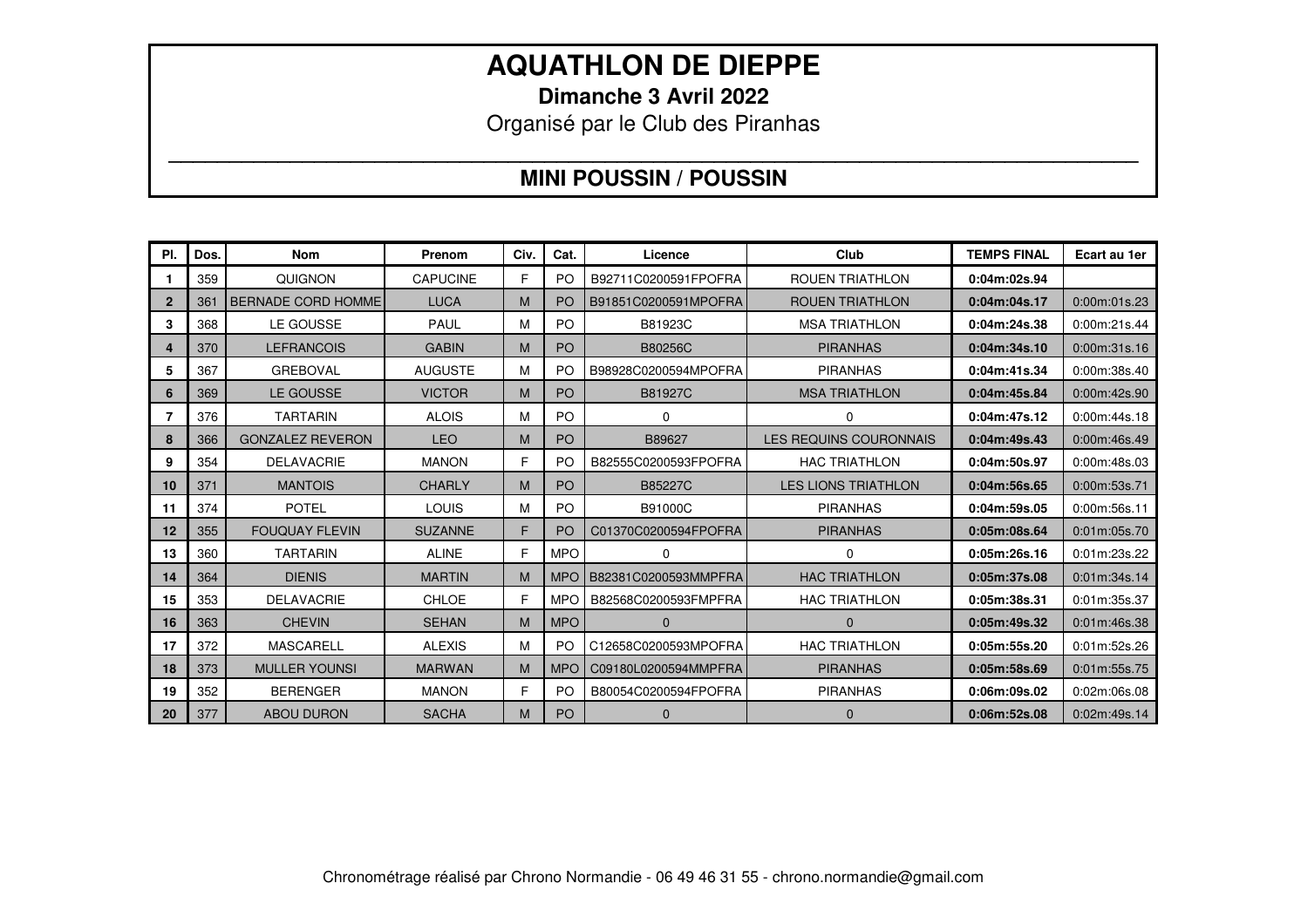**Dimanche 3 Avril 2022** 

Organisé par le Club des Piranhas

### **\_\_\_\_\_\_\_\_\_\_\_\_\_\_\_\_\_\_\_\_\_\_\_\_\_\_\_\_\_\_\_\_\_\_\_\_\_\_\_\_\_\_\_\_\_\_\_\_\_\_\_\_\_\_\_\_\_\_\_\_\_\_\_\_\_\_\_\_\_\_\_\_ PUPILLE FILLE**

| PI. | Dos. | Nom                    | Prenom          | Civ. | Cat. | Licence              | Club                             | <b>TEMPS FINAL</b> | Ecart au 1er  |
|-----|------|------------------------|-----------------|------|------|----------------------|----------------------------------|--------------------|---------------|
|     | 389  | <b>TILLAUT</b>         | MAY-LINE        | F    | PU   | B15047C0200603FMPFRA | <b>CAEN TRIATHLON</b>            | 00:06m:40s.94      |               |
|     | 379  | <b>BOULONGNE</b>       | <b>CLEMENCE</b> | F    | PU   | B91539C0200591FPUFRA | <b>ROUEN TRIATHLON</b>           | 00:06m:56s.22      | 00:00m:15s.28 |
|     | 382  | <b>FOULDRIN</b>        | <b>JEANNE</b>   | F    | PU   | B68288C0200594FPUFRA | <b>PIRANHAS</b>                  | 00:06m:59s.06      | 00:00m:18s.12 |
|     | 384  | <b>LEFEVRE BOUDANT</b> | <b>ELISA</b>    | F    | PU   | B39384C              | <b>PIRANHAS</b>                  | 00:07m:02s.07      | 00:00m:21s.13 |
| 5   | 381  | <b>DUPUIS</b>          | <b>VICTOIRE</b> | F    | PU   | B09326C0200591FPUFRA | ROUEN TRIATHLON                  | 00:07m:12s.12      | 00:00m:31s.18 |
| 6   | 385  | <b>LEKAJ</b>           | <b>ADELE</b>    | F    | PU   | C13208C              | LES REQUINS COURONNAIS TRIATHLON | 00:07m:27s.96      | 00:00m:47s.02 |
|     | 404  | LE PAPE                | <b>CLEA</b>     | F    | PU   | <b>B34888C</b>       | <b>HAC TRIATHLON</b>             | 00:07m:32s.92      | 00:00m:51s.98 |
| 8   | 386  | <b>LERAT</b>           | <b>AMBRE</b>    | F.   | PU   | B65238C0200593FPUFRA | <b>HAC TRIATHLON</b>             | 00:07m:50s.66      | 00:01m:09s.72 |
| 9   | 378  | <b>ALIM PARIS</b>      | ANAE            | F    | PU   | B31270C0200594FPUFRA | <b>PIRANHAS</b>                  | 00:07m:59s.60      | 00:01m:18s.66 |
| 10  | 380  | <b>DOS SANTOS</b>      | <b>APPOLINE</b> | F    | PU   | B45893C              | <b>PIRANHAS</b>                  | 00:08m:03s.28      | 00:01m:22s.34 |
| 11  | 405  | ABOU DURON             | <b>CLARA</b>    | F    | PU   | 0                    | 0                                | 00:08m:13s.32      | 00:01m:32s.38 |
| 12  | 387  | <b>SIMEON</b>          | <b>EMMA</b>     | F    | PU   | C05183C              | <b>LES LIONS TRIATHLON</b>       | 00:10m:48s.43      | 00:04m:07s.49 |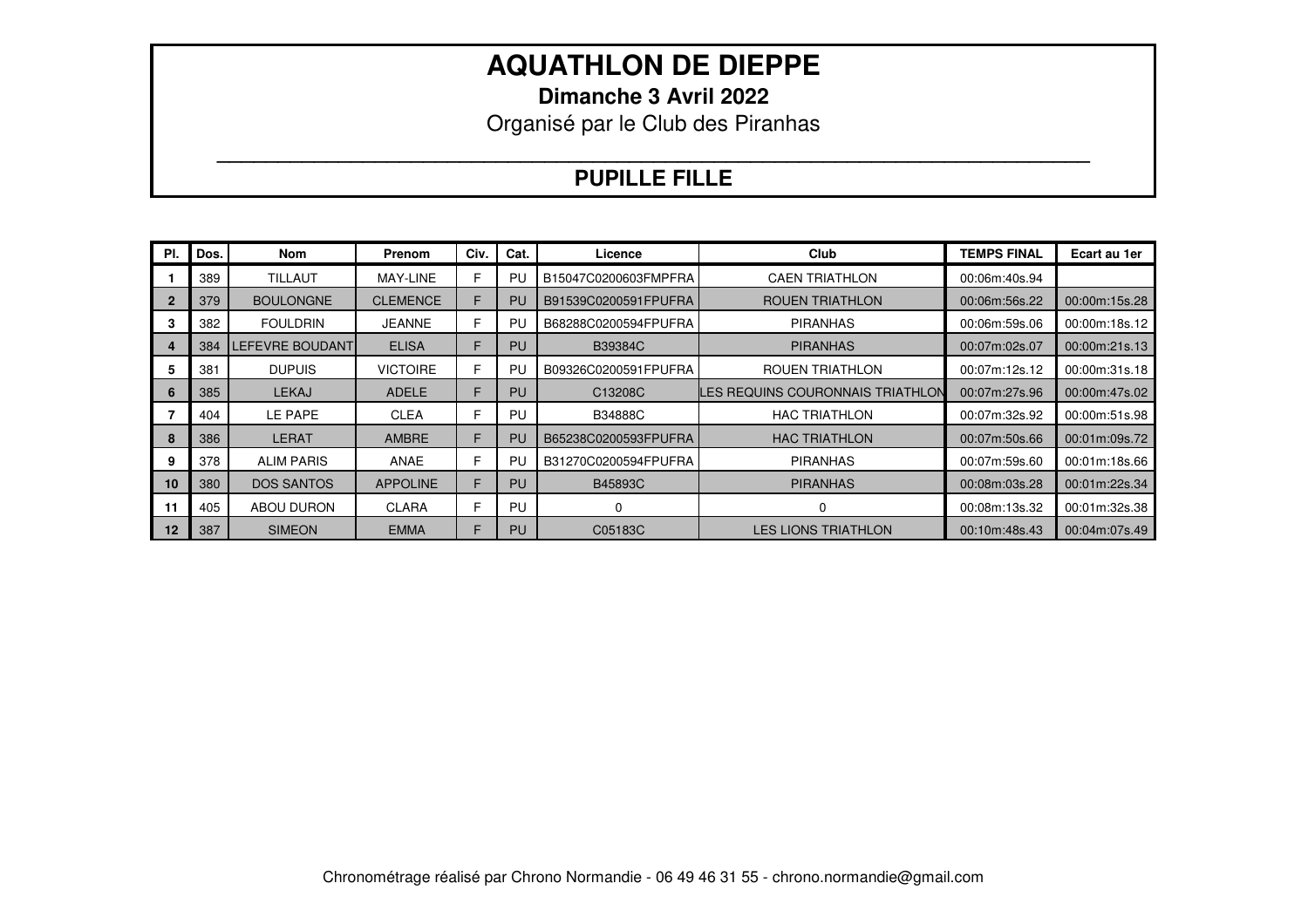**Dimanche 3 Avril 2022** 

Organisé par le Club des Piranhas

### **\_\_\_\_\_\_\_\_\_\_\_\_\_\_\_\_\_\_\_\_\_\_\_\_\_\_\_\_\_\_\_\_\_\_\_\_\_\_\_\_\_\_\_\_\_\_\_\_\_\_\_\_\_\_\_\_\_\_\_\_\_\_\_\_\_\_\_\_ PUPILLE GARCON**

| PI.         | Dos. | Nom                     | Prenom          | Civ. | Cat.      | Licence              | Club                         | <b>TEMPS FINAL</b> | Ecart au 1er  |
|-------------|------|-------------------------|-----------------|------|-----------|----------------------|------------------------------|--------------------|---------------|
|             | 391  | COUP                    | <b>MARIUS</b>   | М    | PU        | B07197C0200591MPUFRA | <b>ROUEN TRIATHLON</b>       | 00:06m:08s.99      |               |
| $\mathbf 2$ | 400  | <b>PELLERIN</b>         | <b>PAUL</b>     | M    | <b>PU</b> | B66576C              | <b>PIRANHAS</b>              | 00:06m:15s.05      | 00:00m:06s.06 |
| 3           | 394  | <b>FROMAGER</b>         | <b>TIMAEL</b>   | М    | PU        | B90155C0200815MPUFRA | TEAM VAL EURE TRIATHLON      | 00:06m:18s.56      | 00:00m:09s.57 |
|             | 390  | <b>BYHET</b>            | <b>MARIN</b>    | M    | <b>PU</b> | B02567C              | <b>PIRANHAS</b>              | 00:06m:23s.67      | 00:00m:14s.68 |
| 5           | 399  | <b>LEFRANCOIS</b>       | <b>MAEL</b>     | М    | PU        | B66589C              | <b>PIRANHAS</b>              | 00:06m:39s.72      | 00:00m:30s.73 |
| 6           | 398  | <b>LABOULLAIS</b>       | <b>HUGO</b>     | M    | <b>PU</b> | B6801C               | <b>PIRANHAS</b>              | 00:06m:41s.63      | 00:00m:32s.64 |
|             | 392  | <b>DELATRE</b>          | <b>LOUIS</b>    | М    | PU        | B49569C0200587MPUFRA | <b>EAC TRIATHLON</b>         | 00:06m:54s.97      | 00:00m:45s.98 |
| 8           | 397  | <b>GONZALEZ REVERON</b> | <b>TYMEO</b>    | M    | <b>PU</b> | B34486               | LES REQUINS COURONNAIS       | 00:07m:23s.32      | 00:01m:14s.33 |
| 9           | 396  | <b>GEY TAO</b>          | <b>MATIS</b>    | М    | PU        | B68349C              | <b>PIRANHAS</b>              | 00:07m:28s.74      | 00:01m:19s.75 |
| 10          | 401  | <b>PIERUCCI</b>         | <b>ANTOINE</b>  | M    | PU        | B08682C0200815MPUFRA | TEAM VAL EURE TRIATHLON      | 00:07m:30s.16      | 00:01m:21s.17 |
| 11          | 484  | <b>HERMEL</b>           | <b>LOAM</b>     | м    | PU        |                      | REQUINS COURONNAIS TRIATHLOI | 00:07m:36s.71      | 00:01m:27s.72 |
| 12          | 402  | <b>XAVIS CLET</b>       | <b>HUGO</b>     | M    | <b>PU</b> | C08172C              | <b>PIRANHAS</b>              | 00:07m:38s.68      | 00:01m:29s.69 |
| 13          | 403  | <b>THIRODE PAJOT</b>    | <b>AUREL</b>    | м    | PU        | B84886C0200594MPUFRA | <b>PIRANHAS</b>              | 00:08m:26s.81      | 00:02m:17s.82 |
| 14          | 395  | <b>GASPAR</b>           | <b>MATTHIEU</b> | M    | <b>PU</b> | <b>B71196C</b>       | <b>ESMGO TRIATHLON</b>       | 00:09m:38s.97      | 00:03m:29s.98 |
| 15          | 393  | <b>FOULON</b>           | <b>NATAEL</b>   | М    | PU        | B99146C0200594MPUFRA | <b>PIRANHAS</b>              | 00:10m:19s.60      | 00:04m:10s.61 |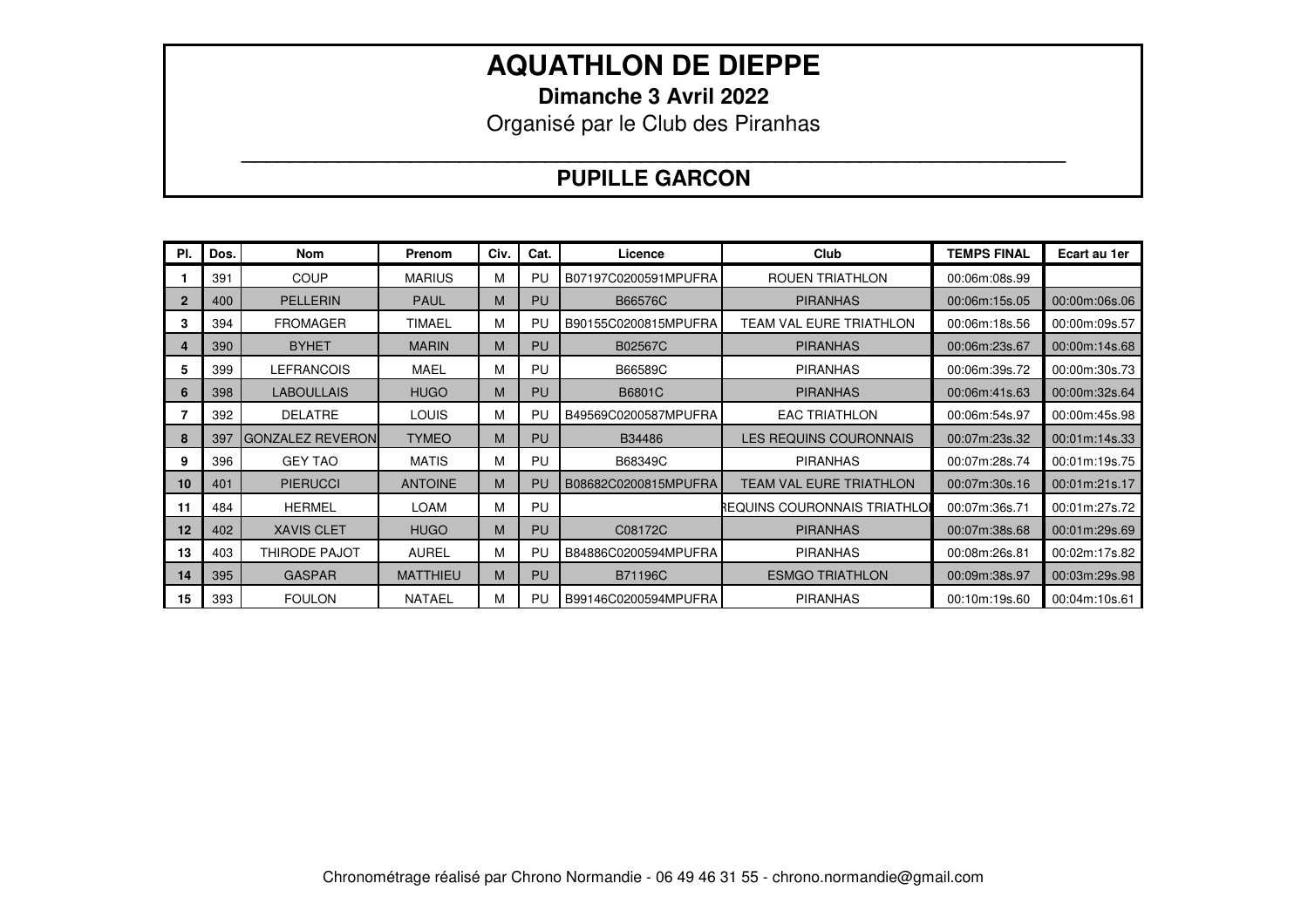**Dimanche 3 Avril 2022** 

Organisé par le Club des Piranhas

### **\_\_\_\_\_\_\_\_\_\_\_\_\_\_\_\_\_\_\_\_\_\_\_\_\_\_\_\_\_\_\_\_\_\_\_\_\_\_\_\_\_\_\_\_\_\_\_\_\_\_\_\_\_\_\_\_\_\_\_\_\_\_\_\_\_\_\_\_\_ BENJAMINE**

| PI.            | Dos. | Nom               | Prenom         | Civ. | Cat.      | Licence              | Club                         | <b>TEMPS FINAL</b> | Ecart au 1er  |
|----------------|------|-------------------|----------------|------|-----------|----------------------|------------------------------|--------------------|---------------|
|                | 407  | <b>DELAMARE</b>   | <b>ROMANE</b>  | F    | <b>BE</b> | A93272C0200591FBEFRA | <b>ROUEN TRIATHLON</b>       | 00:12m:34s.40      |               |
| $\overline{2}$ | 415  | <b>LESSARD</b>    | <b>MARIA</b>   | F    | <b>BE</b> | A78829C              | <b>PIRANHAS</b>              | 00:13m:47s.15      | 00:01m:12s.75 |
|                | 409  | <b>EMERAUD</b>    | <b>LOUANE</b>  | F    | <b>BE</b> | A97874C0200591FBEFRA | <b>ROUEN TRIATHLON</b>       | 00:14m:28s.72      | 00:01m:54s.32 |
|                | 411  | <b>JACQUELINE</b> | <b>MARLENE</b> | F    | <b>BE</b> | B70542C0200603FBEFRA | <b>CAEN TRIATHLON</b>        | 00:15m:20s.23      | 00:02m:45s.83 |
| 5              | 406  | <b>AFONSO</b>     | <b>ELOISE</b>  | F    | <b>BE</b> | B84916C              | <b>ROUEN TRIATHLON</b>       | 00:15m:40s.59      | 00:03m:06s.19 |
| 6              | 416  | <b>LESZKO</b>     | <b>JEANNE</b>  | F    | <b>BE</b> | B91223C              | <b>MSA TRI</b>               | 00:15m:40s.98      | 00:03m:06s.58 |
|                | 413  | <b>BUQUET</b>     | <b>CAMILLE</b> | F    | <b>BE</b> |                      | <b>CN HAVRAIS</b>            | 00:15m:52s.91      | 00:03m:18s.51 |
|                | 410  | <b>HUCHEZ</b>     | <b>NORA</b>    | F    | <b>BE</b> | B80994C              | <b>PIRANHAS</b>              | 00:16m:14s.61      | 00:03m:40s.21 |
| 9              | 418  | <b>DUBOC</b>      | <b>LEONIE</b>  | F    | <b>BE</b> |                      | <b>CN HAVRAIS</b>            | 00:16m:16s.98      | 00:03m:42s.58 |
| 10             | 414  | <b>LEJEUNE</b>    | <b>MAELANE</b> | F    | <b>BE</b> | B83629C              | LES RAINETTES DU PAYS D'AUGE | 00:16m:28s.81      | 00:03m:54s.41 |
| -11            | 412  | <b>KALKAN</b>     | <b>ESMA</b>    | F    | <b>BE</b> | C01272C              | <b>PIRANHAS</b>              | 00:19m:35s.85      | 00:07m:01s.45 |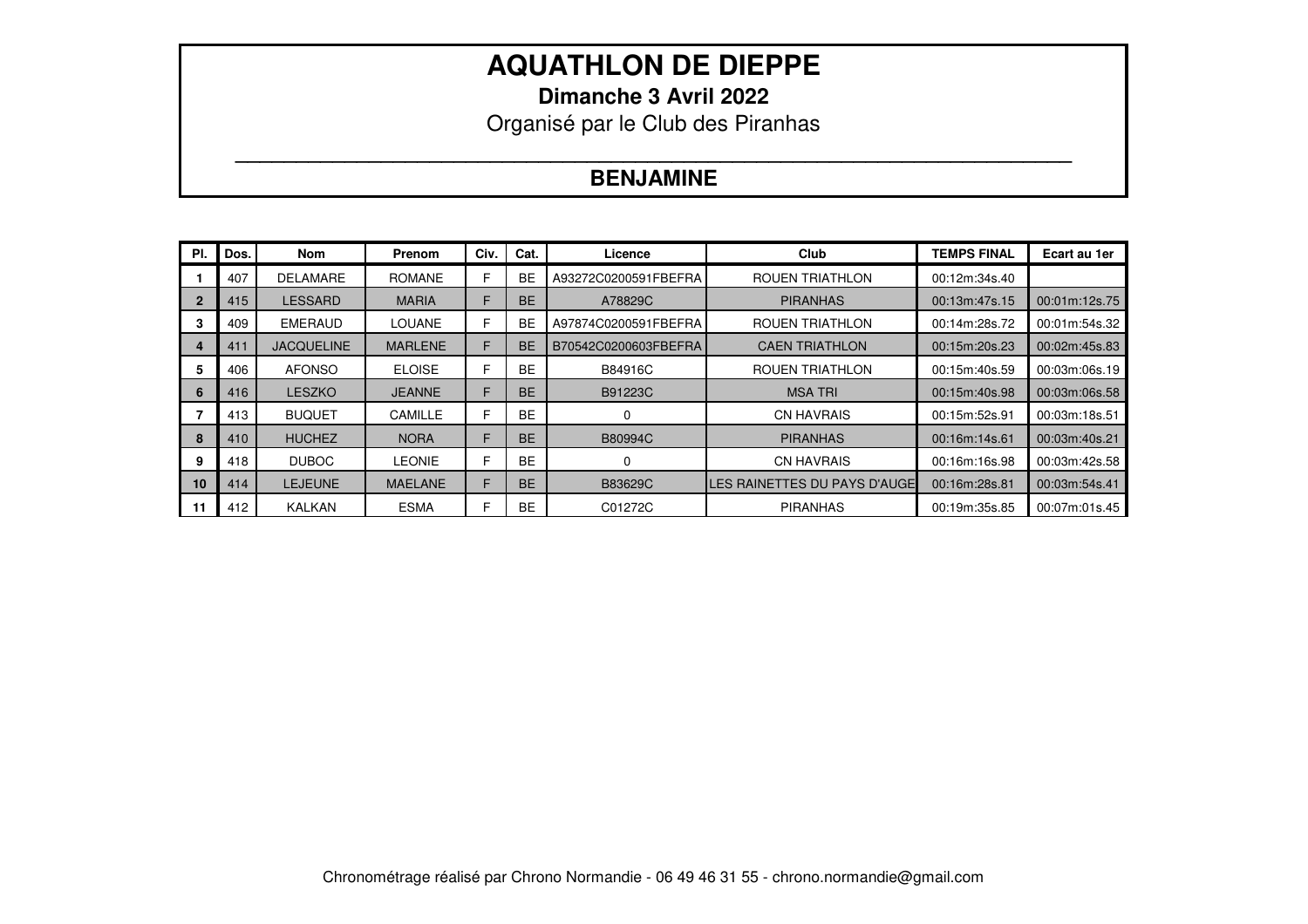**Dimanche 3 Avril 2022** 

Organisé par le Club des Piranhas

### **\_\_\_\_\_\_\_\_\_\_\_\_\_\_\_\_\_\_\_\_\_\_\_\_\_\_\_\_\_\_\_\_\_\_\_\_\_\_\_\_\_\_\_\_\_\_\_\_\_\_\_\_\_\_\_\_\_\_\_\_\_\_\_\_\_\_\_\_\_\_\_\_\_ BENJAMIN**

| PI.            | Dos. | <b>Nom</b>            | Prenom          | Civ. | Cat.      | Licence              | Club                         | <b>TEMPS FINAL</b> | Ecart au 1er  |
|----------------|------|-----------------------|-----------------|------|-----------|----------------------|------------------------------|--------------------|---------------|
| $\mathbf 1$    | 436  | LAPIERRE              | LAZARE          | M    | <b>BE</b> | A79820C0200591MBEFRA | <b>ROUEN TRIATHLON</b>       | 00:12m:09s.95      |               |
| $\mathbf{2}$   | 426  | <b>DOLEY</b>          | <b>BASILE</b>   | M    | <b>BE</b> | B33177C0200591MBEFRA | <b>ROUEN TRIATHLON</b>       | 00:12m:16s.63      | 00:00m:06s.68 |
| 3              | 438  | LE FOLL               | <b>JOSEPH</b>   | M    | <b>BE</b> | B97213C0200591MBEFRA | <b>ROUEN TRIATHLON</b>       | 00:12m:51s.69      | 00:00m:41s.74 |
| 4              | 444  | <b>URIEN</b>          | <b>MARTIN</b>   | M    | <b>BE</b> | B35282C0200591MBEFRA | <b>ROUEN TRIATHLON</b>       | 00:13m:04s.16      | 00:00m:54s.21 |
| 5              | 437  | LE BRUN               | <b>TOM</b>      | M    | <b>BE</b> | B67914C              | <b>MSA TRIATHLON</b>         | 00:13m:15s.99      | 00:01m:06s.04 |
| 6              | 442  | <b>ROBART</b>         | <b>QUENTIN</b>  | M    | <b>BE</b> | $\mathbf{0}$         | $\mathbf{0}$                 | 00:13m:16s.73      | 00:01m:06s.78 |
| $\overline{7}$ | 446  | <b>ZIEGLER</b>        | <b>GASPARD</b>  | M    | <b>BE</b> | B67335C              | <b>PIRANHAS</b>              | 00:13m:21s.55      | 00:01m:11s.60 |
| 8              | 419  | <b>BARREAU</b>        | <b>JULES</b>    | M    | <b>BE</b> | <b>B78796C</b>       | <b>MSA TRIATHLON</b>         | 00:13m:38s.38      | 00:01m:28s.43 |
| 9              | 424  | <b>DEVAUX</b>         | <b>GAUTIER</b>  | M    | <b>BE</b> | B07170C0200603MBEFRA | <b>CAEN TRIATHLON</b>        | 00:13m:43s.63      | 00:01m:33s.68 |
| 10             | 441  | <b>MILCENT</b>        | LOUIS           | M    | <b>BE</b> | B10746C0200591MBEFRA | <b>ROUEN TRIATHLON</b>       | 00:13m:51s.49      | 00:01m:41s.54 |
| 11             | 422  | <b>BOURGEAUX</b>      | <b>MAEL</b>     | M    | <b>BE</b> | B08778C0200587MBEFRA | <b>EAC TRIATHLON</b>         | 00:13m:52s.87      | 00:01m:42s.92 |
| 12             | 447  | LE PAPE               | <b>ARTHUR</b>   | M    | <b>BE</b> | B12287C              | <b>HAC TRIATHLON</b>         | 00:13m:55s.96      | 00:01m:46s.01 |
| 13             | 435  | <b>LABOULLAIS</b>     | <b>LUCAS</b>    | M    | <b>BE</b> | B68010C              | <b>PIRANHAS</b>              | 00:14m:35s.16      | 00:02m:25s.21 |
| 14             | 432  | <b>GRATIGNY</b>       | <b>THOMAS</b>   | M    | <b>BE</b> | B43067C              | <b>PIRANHAS</b>              | 00:14m:43s.76      | 00:02m:33s.81 |
| 15             | 430  | <b>FRANCAIS</b>       | <b>ARTHUR</b>   | M    | <b>BE</b> | B80052C0200591MBEFRA | <b>ROUEN TRIATHLON</b>       | 00:14m:49s.74      | 00:02m:39s.79 |
| 16             | 423  | <b>BOUVIER</b>        | <b>TIMOTHE</b>  | M    | <b>BE</b> | B10347C0200603MBEFRA | <b>CAEN TRIATHLON</b>        | 00:15m:12s.46      | 00:03m:02s.51 |
| 17             | 427  | <b>DUBOST</b>         | <b>VALENTIN</b> | M    | <b>BE</b> | B80002C              | <b>PIRANHAS</b>              | 00:15m:15s.29      | 00:03m:05s.34 |
| 18             | 433  | <b>GUILLON</b>        | <b>NATHAN</b>   | M    | <b>BE</b> | B68491C              | <b>REQUINS COURONNAIS</b>    | 00:15m:37s.60      | 00:03m:27s.65 |
| 19             | 429  | <b>FOUQUAY FLEVIN</b> | PIERRE          | M    | <b>BE</b> | B00682C              | <b>PIRANHAS</b>              | 00:15m:52s.20      | 00:03m:42s.25 |
| 20             | 439  | LE GOFF               | <b>CLEMENT</b>  | M    | <b>BE</b> | B29855C0200587MBEFRA | <b>EAC TRIATHLON</b>         | 00:16m:08s.19      | 00:03m:58s.24 |
| 21             | 440  | <b>LEPREVOST</b>      | <b>ANTHIME</b>  | M    | <b>BE</b> | C01006C0200593MBEFRA | <b>HAC TRIATHLON</b>         | 00:16m:22s.24      | 00:04m:12s.29 |
| 22             | 445  | <b>WALK</b>           | <b>MIKE</b>     | M    | <b>BE</b> | B71206C0200593MBEFRA | <b>HAC TRIATHLON</b>         | 00:17m:17s.89      | 00:05m:07s.94 |
| 23             | 425  | <b>DIESNIS</b>        | <b>VIRGILE</b>  | M    | <b>BE</b> | B11909C              | LES RAINETTES DU PAYS D'AUGE | 00:17m:36s.49      | 00:05m:26s.54 |
| 24             | 420  | <b>BENARD</b>         | <b>ARSENE</b>   | M    | <b>BE</b> | C06416C0200593MBEFRA | <b>HAC TRIATHLON</b>         | 00:18m:14s.13      | 00:06m:04s.18 |
| 25             | 443  | <b>ABOU DURON</b>     | <b>LUCAS</b>    | M    | <b>BE</b> | B43061C0200594MBEFRA | <b>PIRANHAS</b>              | 00:19m:13s.76      | 00:07m:03s.81 |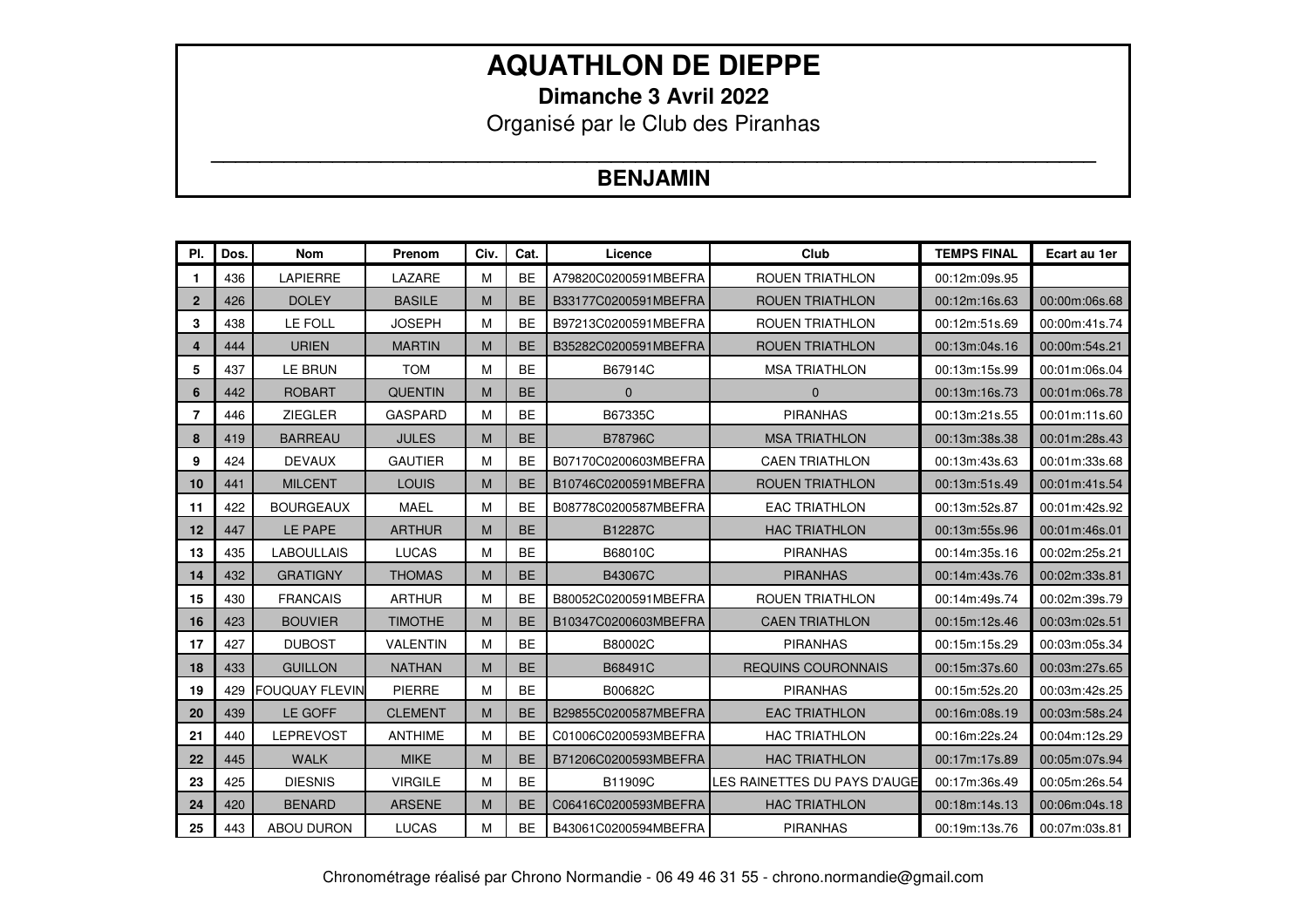**Dimanche 3 Avril 2022** 

Organisé par le Club des Piranhas

### **MINIME**

|                |      |                    |                 |             |      |                      |                              |                | <b>NATATION + TRANSITION</b> |                | <b>COURSE A PIED</b> |                    |              |
|----------------|------|--------------------|-----------------|-------------|------|----------------------|------------------------------|----------------|------------------------------|----------------|----------------------|--------------------|--------------|
| PI.            | Dos. | <b>Nom</b>         | Prenom          | Civ.        | Cat. | Licence              | Club                         | Rang           | <b>Temps</b>                 | Rang           | <b>Temps</b>         | <b>TEMPS FINAL</b> | Ecart au 1er |
| $\mathbf{1}$   | 471  | <b>EMERAUD</b>     | NOA             | м           | MI   | A79821C0200591MMIFRA | ROUEN TRIATHLON              | 3              | 0:07m:03s.01                 |                | 0:08m:31s.78         | 0:15m:34s.79       |              |
| $\overline{2}$ | 465  | <b>COURS-MACH</b>  | <b>MARTIN</b>   | M           | MI   | A50320C0200603MMIFRA | <b>CAEN TRIATHLON</b>        | 5              | 0:07m:12s.88                 | $\overline{4}$ | 0:08m:44s.37         | 0:15m:57s.25       | 0:00m:22s.46 |
| 3              | 472  | <b>GOOSSENS</b>    | <b>NATHAN</b>   | М           | MI   | B30987               | <b>MSA TRIATHLON</b>         | 8              | 0:07m:26s.72                 | $\overline{c}$ | 0:08m:38s.02         | 0:16m:04s.74       | 0:00m:29s.95 |
|                | 477  | LEVASSEUR          | <b>THOMAS</b>   | M           | MI   | C12052C0200591MMIFRA | ROUEN TRIATHLON              | $\overline{4}$ | 0:07m:10s.90                 | 7              | 0:09m:04s.99         | 0:16m:15s.89       | 0:00m:41s.10 |
| 5              | 454  | <b>LAPIERRE</b>    | <b>NINON</b>    | E           | MI   | A79819C0200591FMIFRA | ROUEN TRIATHLON              | $\overline{2}$ | 0:07m:00s.12                 | 8              | 0:09m:18s.13         | 0:16m:18s.25       | 0:00m:43s.46 |
| 6              | 473  | <b>JOUZEL</b>      | <b>ULYSSE</b>   | M           | MI   | B59340C0200591MMIFRA | <b>ROUEN TRIATHLON</b>       | 9              | 0:07m:50s.29                 | 3              | 0:08m:40s.96         | 0:16m:31s.25       | 0:00m:56s.46 |
| $\overline{7}$ | 452  | <b>JAQUEROD</b>    | <b>LILOU</b>    | E           | MI   | B35900C0200591FMIFRA | ROUEN TRIATHLON              | $\overline{1}$ | 0:06m:53s.64                 | 14             | 0:09m:48s.85         | 0:16m:42s.49       | 0:01m:07s.70 |
| 8              | 476  | <b>LEKAJ</b>       | <b>EMILE</b>    | M           | MI   | B73554C              | REQUINS COURONNAIS TRIATHLON | 12             | 0:07m:59s.15                 | $6^{\circ}$    | 0:09m:04s.35         | 0:17m:03s.50       | 0:01m:28s.71 |
| 9              | 466  | <b>CURSCHELLAS</b> | <b>NOE</b>      | М           | MI   | A48346C              | <b>PIRANHAS</b>              | $\overline{7}$ | 0:07m:23s.55                 | 12             | 0:09m:47s.31         | 0:17m:10s.86       | 0:01m:36s.07 |
| 10             | 474  | <b>LEBOURG</b>     | <b>CLEMENT</b>  | M           | MI   | B12777C0200593MMIFRA | <b>HAC TRIATHLON</b>         | 13             | 0:08m:01s.30                 | 9              | 0:09m:20s.66         | 0:17m:21s.96       | 0:01m:47s.17 |
| 11             | 475  | <b>LEBOURG</b>     | <b>QUENTIN</b>  | м           | MI   | B12769C0200593MMIFRA | <b>HAC TRIATHLON</b>         | 11             | 0:07m:56s.82                 | 13             | 0:09m:47s.77         | 0:17m:44s.59       | 0:02m:09s.80 |
| 12             | 463  | <b>BOUVIER</b>     | <b>SAM</b>      | M           | MI   | B24921C0200603MMIFRA | <b>CAEN TRIATHLON</b>        | 20             | 0:08m:51s.28                 | 5              | 0:09m:02s.43         | 0:17m:53s.71       | 0:02m:18s.92 |
| 13             | 451  | CLERE              | <b>MANON</b>    | F           | MI   | B08037C              | <b>PIRANHAS</b>              | 16             | 0:08m:22s.44                 | 11             | 0:09m:36s.89         | 0:17m:59s.33       | 0:02m:24s.54 |
| 14             | 459  | <b>RACHDI</b>      | <b>CHERINE</b>  | F.          | MI   | B36105C0200591FMIFRA | <b>ROUEN TRIATHLON</b>       | 14             | 0:08m:02s.91                 | 17             | 0:10m:07s.73         | 0:18m:10s.64       | 0:02m:35s.85 |
| 15             | 457  | <b>MAUGER</b>      | LENA            | F.          | MI   | A75802C0200591FMIFRA | ROUEN TRIATHLON              | 15             | 0:08m:07s.19                 | 16             | 0:10m:06s.00         | 0:18m:13s.19       | 0:02m:38s.40 |
| 16             | 470  | <b>DUBOIS</b>      | <b>HUGO</b>     | M           | MI   | $\Omega$             | $\mathbf 0$                  | 10             | 0:07m:54s.18                 | 22             | 0:10m:35s.04         | 0:18m:29s.22       | 0:02m:54s.43 |
| 17             | 468  | <b>DELATRE</b>     | <b>ARTHUR</b>   | м           | MI   | B49571C0200587MMIFRA | EVREUX AC TRIATHLON          | 21             | 0:08m:53s.63                 | 19             | 0:10m:18s.01         | 0:19m:11s.64       | 0:03m:36s.85 |
| 18             | 481  | <b>DELABIE</b>     | <b>CLARA</b>    | F.          | MI   | B60580C0200594FMIFRA | <b>PIRANHAS</b>              | 17             | 0:08m:32s.22                 | 25             | 0:10m:53s.85         | 0:19m:26s.07       | 0:03m:51s.28 |
| 19             | 469  | <b>DESCOS</b>      | <b>GASPARD</b>  | м           | MI   | C04561C0200591MMIFRA | ROUEN TRIATHLON              | 29             | 0:10m:01s.21                 | 10             | 0:09m:26s.11         | 0:19m:27s.32       | 0:03m:52s.53 |
| 20             | 456  | <b>LESZKO</b>      | <b>ROSE</b>     | F.          | MI   | <b>B81187C</b>       | <b>MSATRI</b>                | 25             | 0:09m:35s.32                 | 21             | 0:10m:21s.32         | 0:19m:56s.64       | 0:04m:21s.85 |
| 21             | 462  | <b>TILLAUT</b>     | <b>LILOUANE</b> | $\mathsf F$ | MI   | B15046C0200603FPUFRA | <b>CAEN TRIATHLON</b>        | 22             | 0:09m:08s.45                 | 24             | 0:10m:53s.47         | 0:20m:01s.92       | 0:04m:27s.13 |
| 22             | 453  | <b>JOURDAIN</b>    | <b>AURIANE</b>  | F           | MI   | B67987C              | <b>PIRANHAS</b>              | 27             | 0:09m:50s.17                 | 20             | 0:10m:19s.88         | 0:20m:10s.05       | 0:04m:35s.26 |
| 23             | 464  | <b>BRASSE</b>      | <b>MARTIN</b>   | М           | MI   | B10524C0200593MMIFRA | <b>HAC TRIATHLON</b>         | 26             | 0:09m:40s.26                 | 23             | 0:10m:38s.83         | 0:20m:19s.09       | 0:04m:44s.30 |
| 24             | 479  | <b>MASSON</b>      | <b>GAETAN</b>   | M           | MI   | B35555C0200587MMIFRA | <b>EAC TRIATHLON</b>         | 24             | 0:09m:30s.38                 | 26             | 0:10m:57s.21         | 0:20m:27s.59       | 0:04m:52s.80 |
| 25             | 461  | <b>THIERY</b>      | <b>EMMA</b>     | E           | MI   | C01655C0200591FMIFRA | ROUEN TRIATHLON              | 23             | 0:09m:19s.52                 | 27             | 0:11m:12s.22         | 0:20m:31s.74       | 0:04m:56s.95 |
| 26             | 478  | <b>MAHIEU</b>      | <b>ANTOINE</b>  | M           | MI   | A33867C              | <b>LES LIONS TRIATHLON</b>   | 31             | 0:10m:17s.19                 | 18             | 0:10m:16s.22         | 0:20m:33s.41       | 0:04m:58s.62 |
| 27             | 455  | LE MOIGNE          | <b>EMY</b>      | F           | MI   | B28525C0200591FMIFRA | <b>ROUEN TRIATHLON</b>       | 18             | 0:08m:46s.88                 | 29             | 0:11m:59s.57         | 0:20m:46s.45       | 0:05m:11s.66 |
| 28             | 485  | <b>ROUCOUX</b>     | <b>LOIC</b>     | M           | MI   |                      |                              | 28             | 0:09m:52s.40                 | 28             | 0:11m:16s.77         | 0:21m:09s.17       | 0:05m:34s.38 |
| 29             | 458  | <b>PAUCHET</b>     | JULIETTE        | F.          | MI   | 0                    | <b>ACNF FRIVILLE</b>         | 19             | 0:08m:48s.97                 | 34             | 0:13m:22s.96         | 0:22m:11s.93       | 0:06m:37s.14 |
| 30             | 460  | <b>RAULET</b>      | <b>JEANNE</b>   | F.          | MI   | B83280C0200593FMIFRA | <b>HAC TRIATHLON</b>         | 32             | 0:10m:45s.94                 | 30             | 0:12m:09s.40         | 0:22m:55s.34       | 0:07m:20s.55 |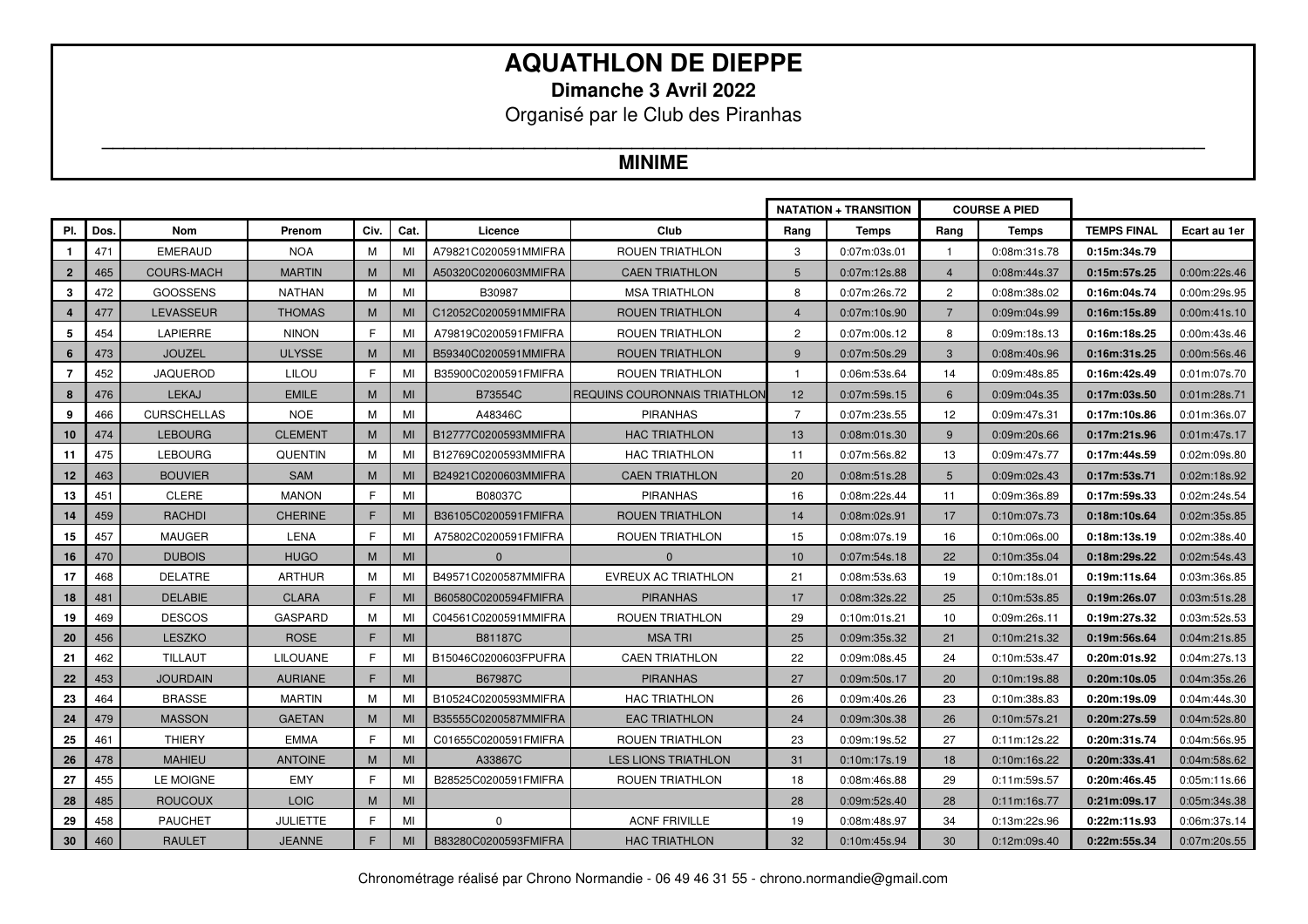|    | PI. Dos. | <b>Nom</b>                       | Prenom          | Civ. | Cat. | Licence              | Club                    | Rang | Temps        | Rang | Temps        | <b>TEMPS FINAL</b> | Ecart au 1er |
|----|----------|----------------------------------|-----------------|------|------|----------------------|-------------------------|------|--------------|------|--------------|--------------------|--------------|
|    | 467      | <b>DAVID</b>                     | <b>JULIETTE</b> |      |      | B79266C0200603FMIFRA | <b>CAEN TRIATHLON</b>   |      | 0:10m:04s.78 | 33   | 0:12m:56s.36 | 0:23m:01s.14       | 0:07m:26s.35 |
| 32 | 450      | <b>BAYEUX</b>                    | <b>ROMANE</b>   |      | MI   | C03657C              | <b>LES RAINETTES</b>    | 34   | 0:11m:41s.42 | 21   | 0:12m:23s.31 | 0:24m:04s.73       | 0:08m:29s.94 |
|    | 448      | <b>BASTART</b>                   | <b>NATALIA</b>  |      |      | C02789C0200815FMIFRA | TEAM VAL EURE TRIATHLON | 33   | 0:11m:17s.51 | 32   | 0:12m:48s.18 | 0:24m:05s.69       | 0:08m:30s.90 |
|    |          | <b>DSQ</b> 480 O MAHONY GALATAUD | <b>RONAN</b>    |      | MI   | B00056C              | <b>PIRANHAS</b>         |      | 0:07m:16s.76 | 15   | 0:10m:02s.90 | 0:17m:19s.66       | 0:01m:44s.87 |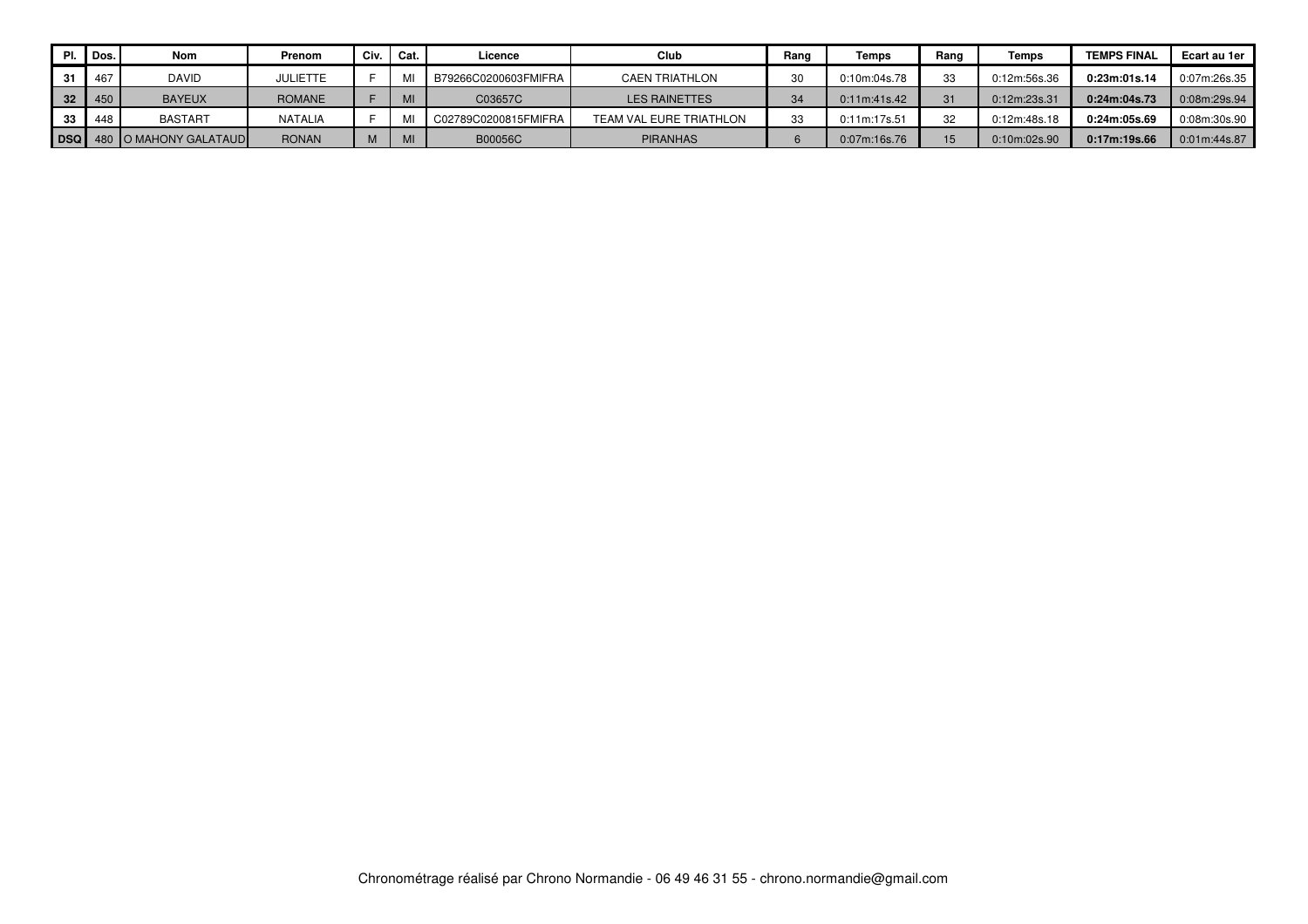**Dimanche 3 Avril 2022** 

Organisé par le Club des Piranhas

#### **\_\_\_\_\_\_\_\_\_\_\_\_\_\_\_\_\_\_\_\_\_\_\_\_\_\_\_\_\_\_\_\_\_\_\_\_\_\_\_\_\_\_\_\_\_\_\_\_\_\_\_\_\_\_\_\_\_\_\_\_\_\_\_\_\_\_\_\_\_\_\_\_\_\_\_\_\_\_\_\_\_\_\_\_\_\_\_\_\_\_\_\_\_\_\_\_\_\_\_\_\_\_\_\_\_\_\_ CLASSEMENT GENERAL SERIE DOUBLE XS**

|                  |            |                          |                     |      |                |                      |                              |                | <b>NATATION + TRANSITION</b> |                | <b>COURSE A PIED</b> |                    |               |
|------------------|------------|--------------------------|---------------------|------|----------------|----------------------|------------------------------|----------------|------------------------------|----------------|----------------------|--------------------|---------------|
| PI.              | <b>Dos</b> | Nom                      | Prenom              | Civ. | Cat.           | Licence              | Club                         | Rang           | Temps                        | Rang           | <b>Temps</b>         | <b>TEMPS FINAL</b> | Ecart au 1er  |
| $\mathbf{1}$     | 275        | <b>DELAMARE</b>          | PAUL                | M    | CA             | B14596C0200591MCAFRA | ROUEN TRIATHLON              | -1             | 00:06m:10s.89                | 3              | 00:08m:19s.37        | 00:14m:30s.26      |               |
| $\overline{2}$   | 327        | <b>VOTTIER</b>           | <b>ANTOINE</b>      | M    | S <sub>1</sub> | A33443C              | POISSY TRIATHLON             | $\overline{2}$ | 00:06m:19s.18                | $\overline{2}$ | 00:08m:15s.71        | 00:14m:34s.89      | 00:00m:04s.63 |
| 3                | 281        | <b>JAQUEROD</b>          | <b>MATHIS</b>       | M    | CA             | B64047C0200591MCAFRA | ROUEN TRIATHLON              | 5              | 00:06m:42s.73                | 4              | 00:08m:20s.11        | 00:15m:02s.84      | 00:00m:32s.58 |
| $\boldsymbol{A}$ | 326        | <b>ROUX</b>              | <b>JULIEN</b>       | M    | S <sub>1</sub> | A74604C              | <b>POISSY TRIATHLON</b>      | $\mathbf{3}$   | 00:06m:38s.51                | 13             | 00:08m:38s.24        | 00:15m:16s.75      | 00:00m:46s.49 |
| 5                | 309        | <b>MORIN</b>             | <b>AXEL</b>         | M    | JU             | A33334               | <b>MSA TRIATHLON</b>         | 6              | 00:06m:53s.02                | 11             | 00:08m:31s.44        | 00:15m:24s.46      | 00:00m:54s.20 |
| 6                | 308        | <b>LE MOIGNE</b>         | <b>QUENTIN</b>      | M    | JU             | A91205C0200591MJUFRA | <b>ROUEN TRIATHLON</b>       | $\overline{7}$ | 00:06m:56s.62                | 8              | 00:08m:28s.23        | 00:15m:24s.85      | 00:00m:54s.59 |
| $\overline{7}$   | 277        | <b>FALCK</b>             | <b>SACHA</b>        | м    | CA             | A49512C              | <b>PIRANHAS</b>              | 10             | 00:07m:04s.62                | 5              | 00:08m:20s.52        | 00:15m:25s.14      | 00:00m:54s.88 |
|                  | 304        | <b>DEBORDEAUX</b>        | <b>ADAM</b>         | M    | JU             | B52269C0200603MJUFRA | <b>CAEN TRIATHLON</b>        | 8              | 00:06m:57s.16                | 10             | 00:08m:30s.91        | 00:15m:28s.07      | 00:00m:57s.81 |
| 9                | 310        | <b>RENARD</b>            | <b>MATHEO</b>       | M    | JU             | A50788C0200587MJUFRA | <b>EAC TRIATHLON</b>         | 11             | 00:07m:07s.92                | 15             | 00:08m:39s.43        | 00:15m:47s.35      | 00:01m:17s.09 |
| 10               | 268        | <b>CALANVILLE</b>        | <b>MATHIS</b>       | M    | CA             | A66498C0200591MCAFRA | <b>ROUEN TRIATHLON</b>       | 9              | 00:06m:57s.45                | 22             | 00:08m:52s.92        | 00:15m:50s.37      | 00:01m:20s.11 |
| 11               | 321        | <b>BATEL</b>             | <b>MARTIN</b>       | M    | S <sub>1</sub> | B11679C              | <b>MSA TRIATHLON</b>         | 23             | 00:07m:31s.43                | 6              | 00:08m:21s.71        | 00:15m:53s.14      | 00:01m:22s.88 |
| 12               | 290        | <b>SALENT</b>            | <b>VALENTIN</b>     | M    | CA             | A50317C0200603MCAFRA | <b>CAEN TRIATHLON</b>        | 35             | 00:07m:52s.12                | $\overline{1}$ | 00:08m:14s.47        | 00:16m:06s.59      | 00:01m:36s.33 |
| 13               | 311        | VATEL                    | <b>GABRIEL</b>      | M    | JU             | B39606C0200603MJUFRA | <b>CAEN TRIATHLON</b>        | 20             | 00:07m:25s.63                | 16             | 00:08m:41s.83        | 00:16m:07s.46      | 00:01m:37s.20 |
| 14               | 322        | <b>COTIER</b>            | <b>ADRIEN</b>       | M    | S <sub>1</sub> | B29671C              | <b>MSA TRIATHLON</b>         | 12             | 00:07m:11s.21                | 25             | 00:09m:01s.42        | 00:16m:12s.63      | 00:01m:42s.37 |
| 15               | 329        | <b>MAGNIEZ</b>           | <b>VALENTIN</b>     | м    | S <sub>2</sub> | A64662C              | <b>MSA TRIATHLON</b>         | 13             | 00:07m:11s.59                | 24             | 00:09m:01s.11        | 00:16m:12s.70      | 00:01m:42s.44 |
| 16               | 306        | <b>HIGHAM</b>            | <b>ANTOINE</b>      | M    | <b>JU</b>      | B89556C              | <b>MSA TRI</b>               | 28             | 00:07m:40s.45                | 12             | 00:08m:34s.63        | 00:16m:15s.08      | 00:01m:44s.82 |
| 17               | 288        | <b>MAGNIEZ</b>           | <b>MARIUS</b>       | м    | CA             | B03685               | REQUINS COURONNAIS TRIATHLON | 19             | 00:07m:24s.91                | 21             | 00:08m:52s.71        | 00:16m:17s.62      | 00:01m:47s.36 |
| 18               | 286        | LEVASSEUR                | <b>BAPTISTE</b>     | M    | CA             | C01829C0200591MCAFRA | ROUEN TRIATHLON              | 25             | 00:07m:33s.87                | 23             | 00:08m:57s.14        | 00:16m:31s.01      | 00:02m:00s.75 |
| 19               | 271        | <b>CREVIER</b>           | <b>LOUIS</b>        | M    | CA             | B98798C              | <b>PIRANHAS</b>              | 38             | 00:08m:04s.27                | 9              | 00:08m:29s.34        | 00:16m:33s.61      | 00:02m:03s.35 |
| 20               | 324        | <b>LEBRUN</b>            | <b>LOUIS</b>        | M    | S <sub>1</sub> | A80102               | <b>ROUEN TRIATHLON</b>       | 41             | 00:08m:05s.60                | $\overline{7}$ | 00:08m:28s.01        | 00:16m:33s.61      | 00:02m:03s.35 |
| 21               | 269        | <b>COUP</b>              | <b>JULES</b>        | м    | CA             | A95586C0200591MCAFRA | ROUEN TRIATHLON              | 34             | 00:07m:52s.01                | 18             | 00:08m:44s.19        | 00:16m:36s.20      | 00:02m:05s.94 |
| 22               | 283        | LE DLUZ                  | <b>TITOUAN</b>      | M    | CA             | A95362C0200603MCAFRA | <b>CAEN TRIATHLON</b>        | 32             | 00:07m:48s.38                | 20             | 00:08m:50s.19        | 00:16m:38s.57      | 00:02m:08s.31 |
| 23               | 323        | <b>LEBORGNE</b>          | LOUIS               | м    | S <sub>1</sub> | A33501               | <b>MSA TRIATHLON</b>         | $\overline{4}$ | 00:06m:41s.26                | 41             | 00:09m:58s.01        | 00:16m:39s.27      | 00:02m:09s.01 |
| 24               | 274        | <b>DELAMARE</b>          | <b>THEO</b>         | M    | CA             | B15014C0200591MCAFRA | <b>ROUEN TRIATHLON</b>       | 16             | 00:07m:14s.64                | 32             | 00:09m:30s.42        | 00:16m:45s.06      | 00:02m:14s.80 |
| 25               | 328        | <b>DELATRE</b>           | <b>CORENTIN</b>     | M    | S <sub>2</sub> | A33400C0200593MS2FRA | <b>HAC TRIATHLON</b>         | 29             | 00:07m:41s.98                | 28             | 00:09m:14s.30        | 00:16m:56s.28      | 00:02m:26s.02 |
| 26               | 270        | <b>CREUSAT</b>           | <b>ERWAN</b>        | M    | CA             | $\mathbf{0}$         | $\Omega$                     | 14             | 00:07m:13s.19                | 36             | 00:09m:44s.42        | 00:16m:57s.61      | 00:02m:27s.35 |
| 27               | 289        | <b>PRIGENT</b>           | <b>KERIAN</b>       | M    | CA             | B60150C              | PIRANHAS                     | 26             | 00:07m:36s.04                | 31             | 00:09m:29s.06        | 00:17m:05s.10      | 00:02m:34s.84 |
| 28               | 301        | <b>BOISSY</b>            | <b>ELOUAN</b>       | M    | JU             | $\Omega$             | $\Omega$                     | 21             | 00:07m:27s.86                | 35             | 00:09m:39s.54        | 00:17m:07s.40      | 00:02m:37s.14 |
| 29               | 285        | LETASSEY                 | <b>MARTIN</b>       | M    | CA             | B53032C0200603MCAFRA | <b>CAEN TRIATHLON</b>        | 53             | 00:08m:29s.99                | 17             | 00:08m:42s.28        | 00:17m:12s.27      | 00:02m:42s.01 |
| 30               | 349        | <b>BERNADE / SCHUPPE</b> | JENNIFER / LUDIVINE | Eq F | V1 / V1        | $\Omega$             | <b>ROUEN TRI GIRL</b>        | 15             | 00:07m:14s.56                | 43             | 00:10m:02s.47        | 00:17m:17s.03      | 00:02m:46s.77 |
| 31               | 325        | <b>PACOT GRIVEL</b>      | <b>ALEXANDRE</b>    | M    | S <sub>1</sub> | B67515C0200593MS1FRA | <b>HAC TRIATHLON</b>         | 27             | 00:07m:37s.93                | 39             | 00:09m:50s.30        | 00:17m:28s.23      | 00:02m:57s.97 |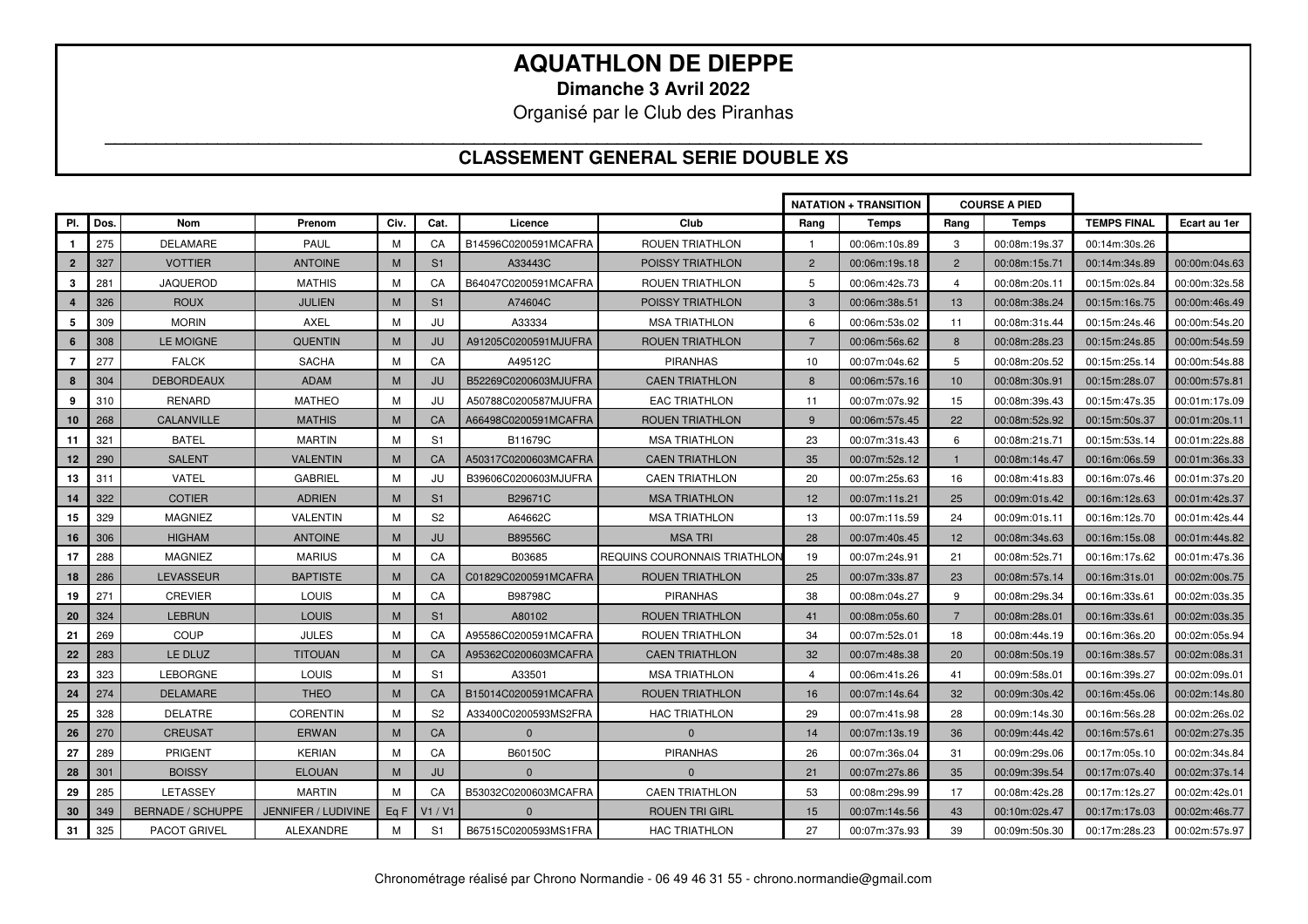| PI. | Dos. | Nom                        | Prenom                   | Civ.         | Cat.           | Licence              | Club                          | Rang | Temps         | Rang | <b>Temps</b>  | <b>TEMPS FINAL</b> | Ecart au 1er  |
|-----|------|----------------------------|--------------------------|--------------|----------------|----------------------|-------------------------------|------|---------------|------|---------------|--------------------|---------------|
| 32  | 339  | <b>MAHIEU</b>              | <b>FREDERIC</b>          | M            | V <sub>2</sub> | A33828C              | <b>LES LIONS TRIATHLON</b>    | 65   | 00:09m:00s.25 | 14   | 00:08m:38s.42 | 00:17m:38s.67      | 00:03m:08s.41 |
| 33  | 307  | LE GOFF                    | <b>THEO</b>              | M            | JU             | B18779C0200587MJUFRA | <b>EAC TRIATHLON</b>          | 48   | 00:08m:19s.63 | 30   | 00:09m:21s.04 | 00:17m:40s.67      | 00:03m:10s.41 |
| 34  | 280  | <b>GOUJON</b>              | <b>MATHIEU</b>           | M            | CA             | A65432C              | <b>PIRANHAS</b>               | 45   | 00:08m:13s.15 | 34   | 00:09m:34s.49 | 00:17m:47s.64      | 00:03m:17s.38 |
| 35  | 273  | <b>DELABY MARTINECK</b>    | <b>PAUL</b>              | M            | CA             | $\mathbf 0$          | $\Omega$                      | 18   | 00:07m:20s.24 | 53   | 00:10m:28s.33 | 00:17m:48s.57      | 00:03m:18s.31 |
| 36  | 334  | <b>POIGNANT</b>            | <b>MATTHIEU</b>          | M            | V <sub>1</sub> | B14731C              | <b>ESMGO TRIATHLON</b>        | 39   | 00:08m:04s.43 | 37   | 00:09m:48s.08 | 00:17m:52s.51      | 00:03m:22s.25 |
| 37  | 316  | <b>BROCHARD</b>            | <b>FIONA</b>             | E            | S <sub>2</sub> | B59860C              | <b>MSA TRIATHLON</b>          | 37   | 00:07m:59s.40 | 42   | 00:09m:59s.14 | 00:17m:58s.54      | 00:03m:28s.28 |
| 38  | 279  | <b>GAMELIN</b>             | <b>TIAGO</b>             | M            | CA             | B48103C              | <b>PIRANHAS</b>               | 22   | 00:07m:28s.55 | 55   | 00:10m:35s.19 | 00:18m:03s.74      | 00:03m:33s.48 |
| 39  | 297  | LEFEVRE                    | ZOE                      | E            | JU             | A34425C0200603FJUFRA | <b>CAEN TRIATHLON</b>         | 17   | 00:07m:17s.50 | 60   | 00:10m:48s.11 | 00:18m:05s.61      | 00:03m:35s.35 |
| 40  | 305  | <b>EDGAR CAJOT</b>         | <b>EDGAR</b>             | M            | JU             | A44305C              | <b>MSA TRIATHLON</b>          | 30   | 00:07m:46s.65 | 49   | 00:10m:24s.07 | 00:18m:10s.72      | 00:03m:40s.46 |
| 41  | 267  | <b>BERNADE CORD HOMME</b>  | <b>MATHIS</b>            | M            | CA             | B98488C0200591MCAFRA | ROUEN TRIATHLON               | 31   | 00:07m:47s.05 | 52   | 00:10m:26s.75 | 00:18m:13s.80      | 00:03m:43s.54 |
| 42  | 276  | <b>DELPECH</b>             | <b>TOM</b>               | M            | CA             | C01356C              | <b>PIRANHAS</b>               | 74   | 00:09m:32s.24 | 19   | 00:08m:46s.89 | 00:18m:19s.13      | 00:03m:48s.87 |
| 43  | 253  | <b>BAILLEUL</b>            | <b>CLARA</b>             | E            | CA             | B77297C0200591FCAFRA | ROUEN TRIATHLON               | 24   | 00:07m:33s.63 | 64   | 00:10m:55s.02 | 00:18m:28s.65      | 00:03m:58s.39 |
| 44  | 336  | <b>AFONSO</b>              | <b>EMMANUEL</b>          | M            | V <sub>2</sub> | A63808C              | <b>ROUEN TRIATHLON</b>        | 58   | 00:08m:33s.66 | 40   | 00:09m:56s.76 | 00:18m:30s.42      | 00:04m:00s.16 |
| 45  | 303  | LEMAISTRE / HUBERT         | <b>AURELIEN / FANNY</b>  | Eq Mix       | S4 / S3        |                      | <b>TEAM PIRANHAS</b>          | 36   | 00:07m:53s.74 | 58   | 00:10m:39s.39 | 00:18m:33s.13      | 00:04m:02s.87 |
| 46  | 331  | <b>LERAT</b>               | <b>JEAN CHARLES</b>      | M            | S <sub>4</sub> | B06377C0200593MS4FRA | <b>HAC TRIATHLON</b>          | 73   | 00:09m:20s.83 | 29   | 00:09m:14s.95 | 00:18m:35s.78      | 00:04m:05s.52 |
| 47  | 350  | MACREL / MACREL            | <b>AGATHE / MARIE</b>    | Eq F         | S1 / S2        | $\Omega$             | <b>TEAM MACREL</b>            | 39   | 00:08m:04s.43 | 56   | 00:10m:37s.74 | 00:18m:42s.17      | 00:04m:11s.91 |
| 48  | 300  | <b>VILLENEUVE</b>          | <b>JULIE</b>             | E            | JU             | B15068C              | <b>PIRANHAS</b>               | 52   | 00:08m:28s.75 | 46   | 00:10m:19s.32 | 00:18m:48s.07      | 00:04m:17s.81 |
| 49  | 260  | <b>GUERIN</b>              | ZOE                      | $\mathsf{F}$ | CA             | A50316C0200603FCAFRA | <b>CAEN TRIATHLON</b>         | 56   | 00:08m:32s.25 | 45   | 00:10m:18s.08 | 00:18m:50s.33      | 00:04m:20s.07 |
| 50  | 284  | <b>LEBRETON</b>            | <b>REMI</b>              | M            | CA             | C09822C0200587MCAFRA | <b>EAC TRIATHLON</b>          | 57   | 00:08m:33s.38 | 47   | 00:10m:20s.61 | 00:18m:53s.99      | 00:04m:23s.73 |
| 51  | 278  | <b>FONTAINE</b>            | <b>DYLAN</b>             | M            | CA             | A99314C0200815MCAFRA | TEAM VAL EURE TRIATHLON       | 64   | 00:08m:54s.07 | 44   | 00:10m:04s.56 | 00:18m:58s.63      | 00:04m:28s.37 |
| 52  | 287  | <b>LOUIS</b>               | <b>JEAN-BAPTISTE</b>     | M            | CA             | B78099C              | <b>MSA TRIATHLON</b>          | 72   | 00:09m:10s.40 | 38   | 00:09m:48s.65 | 00:18m:59s.05      | 00:04m:28s.79 |
| 53  | 347  | TARTARIN / TARTARIN        | ALEXANDRE / YVELINE      | Eg Mix       | S4 / V1        | $\Omega$             | <b>LES TARTARIN</b>           | 78   | 00:09m:49s.28 | 27   | 00:09m:12s.34 | 00:19m:01s.62      | 00:04m:31s.36 |
| 54  | 345  | HENNETIER / HENNETIER      | <b>MYLENE / PASCAL</b>   | Eq Mix       | S1 / V3        | $\mathbf 0$          | LES FLECHES                   | 77   | 00:09m:40s.09 | 33   | 00:09m:31s.48 | 00:19m:11s.57      | 00:04m:41s.31 |
| 55  | 315  | VANDENBUSSCHE              | <b>LOANNE</b>            | E            | S <sub>1</sub> | C01947C              | <b>MSA TRIATHLON</b>          | 49   | 00:08m:22s.81 | 63   | 00:10m:53s.06 | 00:19m:15s.87      | 00:04m:45s.61 |
| 56  | 263  | PERU                       | <b>CAMILLE</b>           | E            | CA             | B58300C0200603FCAFRA | <b>CAEN TRIATHLON</b>         | 50   | 00:08m:25s.54 | 61   | 00:10m:51s.03 | 00:19m:16s.57      | 00:04m:46s.31 |
| 57  | 348  | FERON / PY                 | <b>JULES / VALENTINE</b> | Eq Mix       | S1/S1          | $\Omega$             | PLUS FACILE A DIRE QU A FAIRE | 62   | 00:08m:44s.70 | 59   | 00:10m:40s.94 | 00:19m:25s.64      | 00:04m:55s.38 |
| 58  | 264  | <b>PIARD</b>               | <b>SARA</b>              | F.           | CA             | $\Omega$             | <b>ANDELLE NATATION</b>       | 33   | 00:07m:51s.07 | 74   | 00:11m:35s.64 | 00:19m:26s.71      | 00:04m:56s.45 |
| 59  | 342  | <b>HAUGUEL</b>             | <b>FABRICE</b>           | M            | V <sub>3</sub> | A33594C0200593MV3FRA | <b>HAC TRIATHLON</b>          | 69   | 00:09m:04s.70 | 54   | 00:10m:32s.02 | 00:19m:36s.72      | 00:05m:06s.46 |
| 60  | 351  | <b>BOCQUILLON / GUILLE</b> | ROMANE / EDOUARD         | Eq Mix       | S1/S1          | $\mathbf{0}$         | <b>LES GAZELLES</b>           | 85   | 00:10m:33s.50 | 26   | 00:09m:04s.78 | 00:19m:38s.28      | 00:05m:08s.02 |
| 61  | 344  | LEPAPE                     | <b>OLIVIER</b>           | M            | V <sub>1</sub> | B12285C              | <b>HAC TRIATHLON</b>          | 70   | 00:09m:06s.40 | 57   | 00:10m:38s.77 | 00:19m:45s.17      | 00:05m:14s.91 |
| 62  | 266  | <b>STEPHAN</b>             | <b>ENORA</b>             | E            | CA             | C12074C0200593FCAFRA | <b>HAC TRIATHLON</b>          | 44   | 00:08m:12s.88 | 73   | 00:11m:35s.08 | 00:19m:47s.96      | 00:05m:17s.70 |
| 63  | 312  | <b>DUBOCQUET</b>           | <b>ELISA</b>             | $\mathsf{F}$ | S <sub>1</sub> | A99582C              | ROUEN TRIATHLON               | 54   | 00:08m:31s.14 | 69   | 00:11m:22s.33 | 00:19m:53s.47      | 00:05m:23s.21 |
| 64  | 272  | <b>DAS NEVES</b>           | <b>MILAN</b>             | M            | CA             | $\Omega$             | $\Omega$                      | 75   | 00:09m:33s.11 | 48   | 00:10m:22s.98 | 00:19m:56s.09      | 00:05m:25s.83 |
| 65  | 257  | <b>DESOMBRES</b>           | <b>NOELLINE</b>          | E            | CA             | A80039C0200591FCAFRA | <b>ROUEN TRIATHLON</b>        | 59   | 00:08m:35s.04 | 70   | 00:11m:22s.51 | 00:19m:57s.55      | 00:05m:27s.29 |
| 66  | 292  | <b>COLIN</b>               | <b>ADELE</b>             | F            | JU             | B25437C0200603FCAFRA | <b>CAEN TRIATHLON</b>         | 43   | 00:08m:10s.02 | 77   | 00:11m:49s.52 | 00:19m:59s.54      | 00:05m:29s.28 |
| 67  | 261  | <b>LAPAIX</b>              | AMBRE                    | $\mathsf{F}$ | CA             | $\Omega$             | $\mathbf 0$                   | 55   | 00:08m:31s.55 | 75   | 00:11m:38s.72 | 00:20m:10s.27      | 00:05m:40s.01 |
| 68  | 317  | <b>FOLATRE</b>             | <b>ESTELLE</b>           | E            | S <sub>2</sub> | B99013C              | <b>YVETOT TRIATHLON</b>       | 60   | 00:08m:40s.23 | 71   | 00:11m:30s.24 | 00:20m:10s.47      | 00:05m:40s.21 |
| 69  | 293  | <b>CUVILLIER</b>           | <b>INES</b>              | F            | JU             | B34716C0200603FJUFRA | <b>CAEN TRIATHLON</b>         | 68   | 00:09m:04s.25 | 66   | 00:11m:06s.65 | 00:20m:10s.90      | 00:05m:40s.64 |
| 70  | 313  | <b>DUMORTIER</b>           | <b>CASSANDRE</b>         | E            | S <sub>1</sub> | B43066C              | <b>MSA TRI</b>                | 63   | 00:08m:52s.74 | 68   | 00:11m:20s.00 | 00:20m:12s.74      | 00:05m:42s.48 |
| 71  | 298  | <b>SABATIER</b>            | CAMILLE                  | F.           | JU             | B74935C0200603FJUFRA | <b>CAEN TRIATHLON</b>         | 42   | 00:08m:07s.81 | 80   | 00:12m:06s.94 | 00:20m:14s.75      | 00:05m:44s.49 |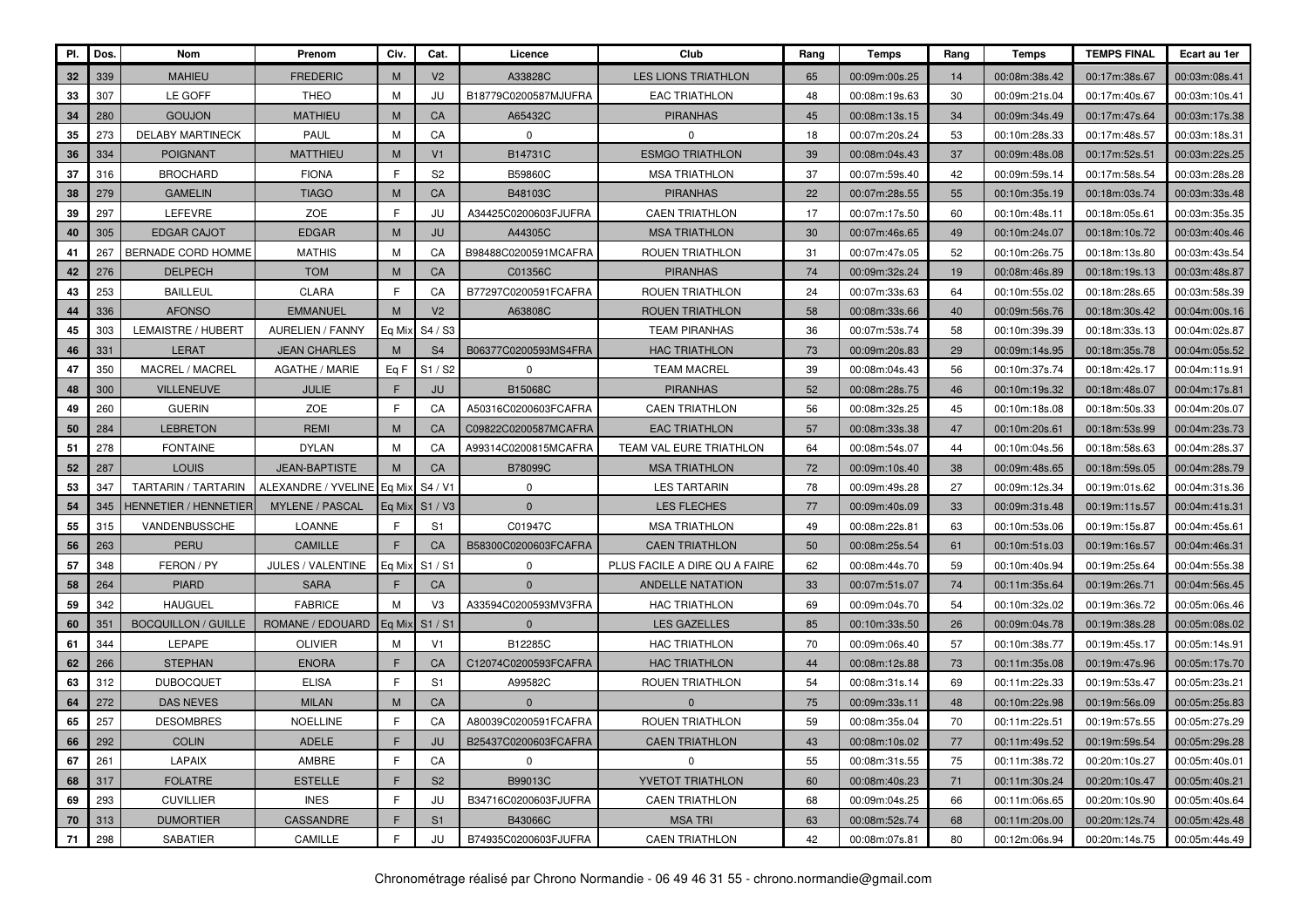| PI. | Dos. | Nom                    | Prenom           | Civ. | Cat.           | Licence              | Club                            | Rang | Temps         | Rang | Temps         | <b>TEMPS FINAL</b> | Ecart au 1er  |
|-----|------|------------------------|------------------|------|----------------|----------------------|---------------------------------|------|---------------|------|---------------|--------------------|---------------|
| 72  | 294  | <b>DEDIEU</b>          | <b>CAROLINE</b>  | F.   | JU.            | B79007C0200591FJUFRA | <b>ROUEN TRIATHLON</b>          | 51   | 00:08m:27s.00 | 79   | 00:11m:58s.01 | 00:20m:25s.01      | 00:05m:54s.75 |
| 73  | 302  | <b>DUBOC</b>           | <b>MATHILDE</b>  | F.   | S1             | A91657C              | <b>ROUEN TRIATHLON</b>          | 46   | 00:08m:15s.78 | 82   | 00:12m:11s.89 | 00:20m:27s.67      | 00:05m:57s.41 |
| 74  | 335  | <b>ROUSSELIN</b>       | <b>ALEXIS</b>    | M    | V1             | B84562C0200815MV1FRA | <b>TEAM VAL'EURE TRIATHLON</b>  | 82   | 00:10m:08s.44 | 51   | 00:10m:25s.38 | 00:20m:33s.82      | 00:06m:03s.56 |
| 75  | 265  | <b>SCELLOS</b>         | <b>ALICE</b>     | F.   | CA             | A66337C0200603FCAFRA | <b>CAEN TRIATHLON</b>           | 67   | 00:09m:02s.24 | 72   | 00:11m:32s.21 | 00:20m:34s.45      | 00:06m:04s.19 |
| 76  | 333  | <b>PETIT</b>           | <b>VINCENT</b>   | M    | V <sub>1</sub> | B32252               | <b>TEAM VAL EURE TRIATHLON</b>  | 83   | 00:10m:10s.38 | 50   | 00:10m:24s.13 | 00:20m:34s.51      | 00:06m:04s.25 |
| 77  | 314  | <b>THUILLIEZ</b>       | <b>ROMANE</b>    | F.   | S.             | A33770C0200593FS1FRA | <b>HAC TRIATHLON</b>            | 61   | 00:08m:42s.62 | 81   | 00:12m:08s.53 | 00:20m:51s.15      | 00:06m:20s.89 |
| 78  | 341  | <b>VIGER</b>           | <b>GERALD</b>    | M    | V <sub>2</sub> | B47272C              | TEAM VAL EURE TRIATHLON         | 66   | 00:09m:00s.97 | 83   | 00:12m:16s.70 | 00:21m:17s.67      | 00:06m:47s.41 |
|     | 337  | <b>FONTAINE</b>        | <b>YANN</b>      | м    | V <sub>2</sub> | A99310C              | TEAM VAL'EURE TRIATHLON         | 79   | 00:09m:55s.85 | 76   | 00:11m:39s.33 | 00:21m:35s.18      | 00:07m:04s.92 |
| 80  | 295  | <b>GUEHO</b>           | <b>JADE</b>      | F.   | JU             | $\Omega$             |                                 | 71   | 00:09m:09s.65 | 86   | 00:12m:26s.93 | 00:21m:36s.58      | 00:07m:06s.32 |
| 81  | 255  | <b>DEBORDEAUX</b>      | <b>IRIS</b>      | F.   | CA             | B52266C0200605FCAFRA | <b>CHERBOURG TRIATHLON</b>      | 47   | 00:08m:16s.37 | 90   | 00:13m:22s.45 | 00:21m:38s.82      | 00:07m:08s.56 |
| 82  | 320  | <b>DE ABREU</b>        | <b>VIVIANE</b>   | F    | V1             | B14662C              | <b>TEAM VAL EURE TRIATHLON</b>  | 87   | 00:10m:49s.56 | 62   | 00:10m:51s.46 | 00:21m:41s.02      | 00:07m:10s.76 |
| 83  | 318  | <b>DELAVACRIE</b>      | <b>MARINE</b>    | F.   | S <sub>4</sub> | B82546C0200593FS4FRA | <b>HAC TRIATHLON</b>            | 81   | 00:10m:00s.75 | 78   | 00:11m:57s.66 | 00:21m:58s.41      | 00:07m:28s.15 |
| 84  | 262  | <b>TABORE</b>          | <b>VIOLETTE</b>  | F.   | CA             | A88993C0200593FCAFRA | <b>HAC TRIATHLON</b>            | 76   | 00:09m:37s.54 | 85   | 00:12m:21s.74 | 00:21m:59s.28      | 00:07m:29s.02 |
| 85  | 346  | <b>GRENIER / VIGER</b> | MATYS / FLORALIE |      | Eq Mix CA / CA | $\Omega$             | LES PETITS CHATS                | 90   | 00:11m:37s.11 | 65   | 00:10m:55s.68 | 00:22m:32s.79      | 00:08m:02s.53 |
| 86  | 256  | <b>DELAMARE</b>        | <b>ISALINE</b>   | F.   | CA             | A76864C0200593FCAFRA | <b>HAC TRIATHLON</b>            | 86   | 00:10m:39s.66 | 87   | 00:12m:26s.95 | 00:23m:06s.61      | 00:08m:36s.35 |
| 87  | 259  | <b>GRAIZEAU</b>        | LAURE            | F.   | CA             | $\Omega$             |                                 | 88   | 00:10m:50s.61 | 84   | 00:12m:20s.65 | 00:23m:11s.26      | 00:08m:41s.00 |
| 88  | 340  | <b>PIERUCCI</b>        | <b>LAURENT</b>   | M    | V <sub>2</sub> | B08679C0200815MV2FRA | <b>TEAM VAL EURE TRIATHLON</b>  | 89   | 00:11m:05s.94 | 88   | 00:12m:38s.32 | 00:23m:44s.26      | 00:09m:14s.00 |
| 89  | 282  | LAGARRIGUE             | <b>MATHIS</b>    | М    | CA             | $\Omega$             |                                 | 80   | 00:09m:59s.67 | 91   | 00:13m:55s.77 | 00:23m:55s.44      | 00:09m:25s.18 |
| 90  | 319  | <b>ROBIN</b>           | <b>SABRINA</b>   | F    | S <sub>4</sub> | B87529               | <b>ESM GONFREVILLE L'ORCHER</b> | 84   | 00:10m:14s.55 | 92   | 00:14m:14s.47 | 00:24m:29s.02      | 00:09m:58s.76 |
| 91  | 483  | LAGARRIGUE             | <b>DAMIEN</b>    | м    | V3             |                      |                                 | 92   | 00:13m:32s.50 | 67   | 00:11m:18s.23 | 00:24m:50s.73      | 00:10m:20s.47 |
| 92  | 258  | <b>ROUSSELIN</b>       | <b>MARGOT</b>    | F.   | <b>CA</b>      | B00063C0200815FCAFRA | TEAM VAL EURE TRIATHLON         | 91   | 00:11m:53s.32 | 89   | 00:13m:04s.61 | 00:24m:57s.93      | 00:10m:27s.67 |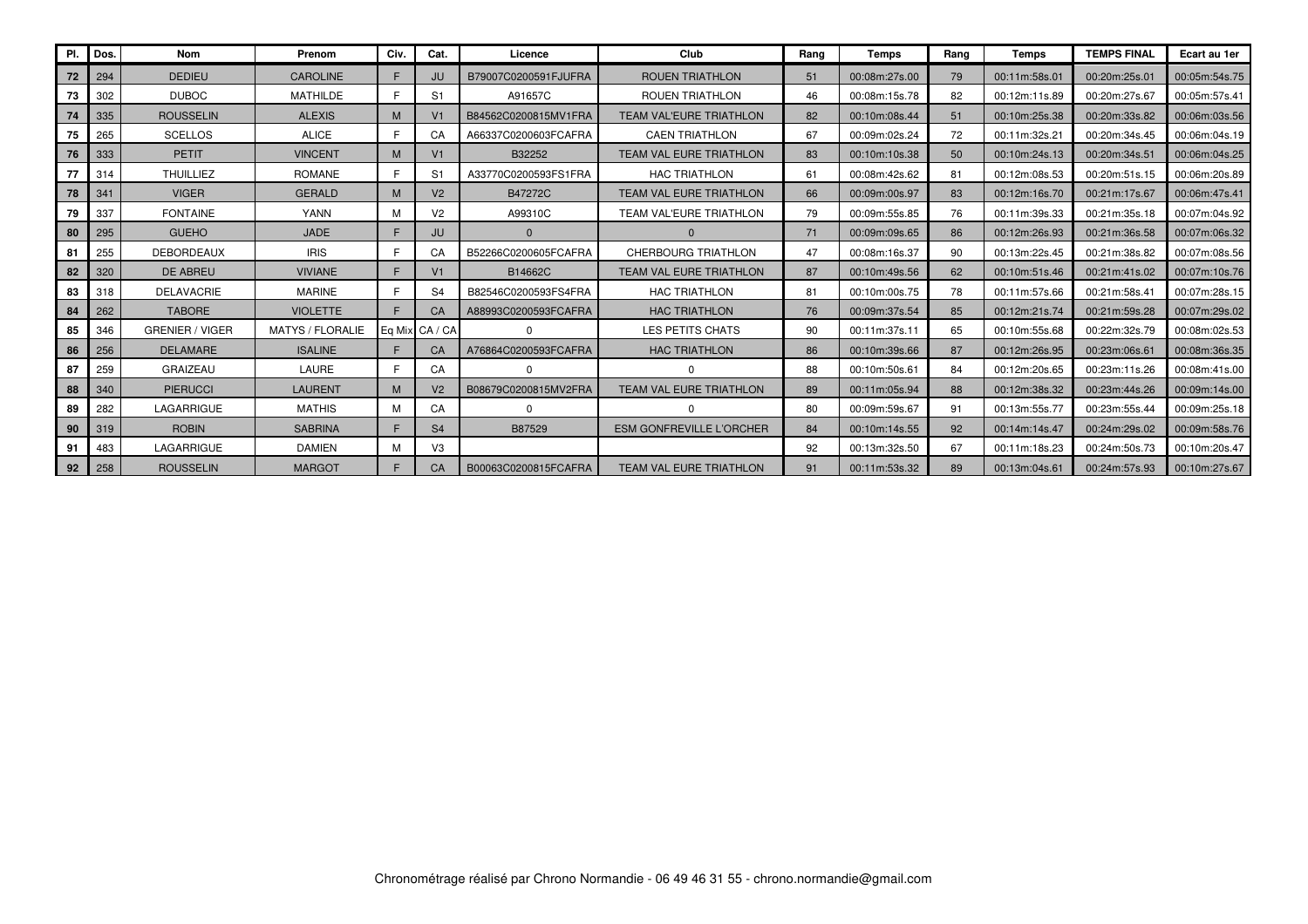**Dimanche 3 Avril 2022** 

Organisé par le Club des Piranhas

#### **\_\_\_\_\_\_\_\_\_\_\_\_\_\_\_\_\_\_\_\_\_\_\_\_\_\_\_\_\_\_\_\_\_\_\_\_\_\_\_\_\_\_\_\_\_\_\_\_\_\_\_\_\_\_\_\_\_\_\_\_\_\_\_\_\_\_\_\_\_\_\_\_\_\_\_\_\_\_\_\_\_\_\_\_\_\_\_\_\_\_\_\_\_\_\_\_\_\_\_\_\_\_\_\_\_\_\_\_\_\_\_\_\_\_ DOUBLE XS - FINALE**

|                  |      |                          |                     |      |                |                      |                              |                | <b>NATATION + TRANSITION</b> |                | <b>COURSE A PIED</b> |                    |              |
|------------------|------|--------------------------|---------------------|------|----------------|----------------------|------------------------------|----------------|------------------------------|----------------|----------------------|--------------------|--------------|
| PI.              | Dos. | Nom                      | Prenom              | Civ. | Cat.           | Licence              | Club                         | Rang           | <b>Temps</b>                 | Rang           | Temps                | <b>TEMPS FINAL</b> | Ecart au 1er |
| $\mathbf{1}$     | 327  | <b>VOTTIER</b>           | <b>ANTOINE</b>      | M    | S1             | A33443C              | POISSY TRIATHLON             | $\overline{2}$ | 0:06m:23s.17                 |                | 0:07m:54s.83         | 0:14m:18s.00       |              |
| $\mathbf{2}$     | 275  | <b>DELAMARE</b>          | <b>PAUL</b>         | M    | CA             | B14596C0200591MCAFRA | <b>ROUEN TRIATHLON</b>       |                | 0:06m:16s.16                 | 5 <sup>5</sup> | 0:08m:05s.99         | 0:14m:22s.15       | 0:00m:04s.15 |
| 3                | 326  | <b>ROUX</b>              | <b>JULIEN</b>       | M    | S <sub>1</sub> | A74604C              | POISSY TRIATHLON             | 3              | 0:07m:35s.58                 | $\overline{4}$ | 0:08m:00s.94         | 0:15m:36s.52       | 0:01m:18s.52 |
| $\boldsymbol{A}$ | 281  | <b>JAQUEROD</b>          | <b>MATHIS</b>       | M    | CA             | B64047C0200591MCAFRA | <b>ROUEN TRIATHLON</b>       | $\overline{4}$ | 0:07m:36s.54                 | 14             | 0:08m:32s.45         | 0:16m:08s.99       | 0:01m:50s.99 |
| 5                | 308  | LE MOIGNE                | <b>QUENTIN</b>      | M    | JU             | A91205C0200591MJUFRA | ROUEN TRIATHLON              | 8              | 0:08m:21s.29                 | $\overline{2}$ | 0:07m:58s.91         | 0:16m:20s.20       | 0:02m:02s.20 |
| 6                | 309  | <b>MORIN</b>             | <b>AXEL</b>         | M    | JU             | A33334               | <b>MSA TRIATHLON</b>         | 5              | 0:07m:58s.58                 | 11             | 0:08m:30s.03         | 0:16m:28s.61       | 0:02m:10s.61 |
| $\overline{7}$   | 268  | CALANVILLE               | <b>MATHIS</b>       | M    | CA             | A66498C0200591MCAFRA | ROUEN TRIATHLON              | 9              | 0:08m:28s.41                 | 6              | 0:08m:16s.81         | 0:16m:45s.22       | 0:02m:27s.22 |
| 8                | 304  | <b>DEBORDEAUX</b>        | ADAM                | M    | JU             | B52269C0200603MJUFRA | <b>CAEN TRIATHLON</b>        | 6              | 0:08m:10s.98                 | 18             | 0:08m:36s.19         | 0:16m:47s.17       | 0:02m:29s.17 |
| 9                | 310  | <b>RENARD</b>            | <b>MATHEO</b>       | M    | JU             | A50788C0200587MJUFRA | <b>EAC TRIATHLON</b>         | 10             | 0:08m:30s.96                 | 8              | 0:08m:23s.13         | 0:16m:54s.09       | 0:02m:36s.09 |
| 10               | 277  | <b>FALCK</b>             | <b>SACHA</b>        | M    | CA             | A49512C              | <b>PIRANHAS</b>              | $\overline{7}$ | 0:08m:17s.84                 | 22             | 0:08m:54s.14         | 0:17m:11s.98       | 0:02m:53s.98 |
| 11               | 321  | <b>BATEL</b>             | <b>MARTIN</b>       | M    | S1             | B11679C              | <b>MSA TRIATHLON</b>         | 12             | 0:09m:01s.73                 | 12             | 0:08m:31s.77         | 0:17m:33s.50       | 0:03m:15s.50 |
| 12               | 290  | <b>SALENT</b>            | <b>VALENTIN</b>     | M    | CA             | A50317C0200603MCAFRA | <b>CAEN TRIATHLON</b>        | 17             | 0:09m:41s.79                 | $\mathbf{3}$   | 0:07m:59s.13         | 0:17m:40s.92       | 0:03m:22s.92 |
| 13               | 288  | <b>MAGNIEZ</b>           | <b>MARIUS</b>       | M    | CA             | B03685               | REQUINS COURONNAIS TRIATHLON | 15             | 0:09m:17s.40                 | 9              | 0:08m:28s.49         | 0:17m:45s.89       | 0:03m:27s.89 |
| 14               | 322  | <b>COTIER</b>            | <b>ADRIEN</b>       | M    | S <sub>1</sub> | B29671C              | <b>MSA TRIATHLON</b>         | 14             | 0:09m:07s.67                 | 19             | 0:08m:40s.22         | 0:17m:47s.89       | 0:03m:29s.89 |
| 15               | 329  | <b>MAGNIEZ</b>           | <b>VALENTIN</b>     | M    | S <sub>2</sub> | A64662C              | <b>MSA TRIATHLON</b>         | 13             | 0:09m:06s.30                 | 24             | 0:09m:01s.52         | 0:18m:07s.82       | 0:03m:49s.82 |
| 16               | 306  | <b>HIGHAM</b>            | <b>ANTOINE</b>      | M    | JU             | B89556C              | <b>MSATRI</b>                | 16             | 0:09m:39s.93                 | 16             | 0:08m:33s.27         | 0:18m:13s.20       | 0:03m:55s.20 |
| 17               | 323  | <b>LEBORGNE</b>          | <b>LOUIS</b>        | M    | S <sub>1</sub> | A33501               | <b>MSA TRIATHLON</b>         | 11             | 0:08m:58s.92                 | 32             | 0:09m:22s.93         | 0:18m:21s.85       | 0:04m:03s.85 |
| 18               | 286  | <b>LEVASSEUR</b>         | <b>BAPTISTE</b>     | M    | <b>CA</b>      | C01829C0200591MCAFRA | <b>ROUEN TRIATHLON</b>       | 18             | 0:09m:52s.78                 | 20             | 0:08m:42s.80         | 0:18m:35s.58       | 0:04m:17s.58 |
| 19               | 271  | <b>CREVIER</b>           | <b>LOUIS</b>        | м    | CA             | B98798C              | <b>PIRANHAS</b>              | 20             | 0:10m:15s.65                 | 7              | 0:08m:22s.85         | 0:18m:38s.50       | 0:04m:20s.50 |
| 20               | 324  | <b>LEBRUN</b>            | <b>LOUIS</b>        | M    | S <sub>1</sub> | A80102               | <b>ROUEN TRIATHLON</b>       | 26             | 0:10m:30s.50                 | 15             | 0:08m:33s.10         | 0:19m:03s.60       | 0:04m:45s.60 |
| 21               | 283  | LE DLUZ                  | <b>TITOUAN</b>      | M    | CA             | A95362C0200603MCAFRA | <b>CAEN TRIATHLON</b>        | 24             | 0:10m:27s.15                 | 21             | 0:08m:45s.84         | 0:19m:12s.99       | 0:04m:54s.99 |
| 22               | 274  | <b>DELAMARE</b>          | <b>THEO</b>         | M    | CA             | B15014C0200591MCAFRA | <b>ROUEN TRIATHLON</b>       | 19             | 0:10m:00s.77                 | 37             | 0:09m:29s.80         | 0:19m:30s.57       | 0:05m:12s.57 |
| 23               | 285  | LETASSEY                 | <b>MARTIN</b>       | M    | CA             | B53032C0200603MCAFRA | <b>CAEN TRIATHLON</b>        | 30             | 0:11m:10s.99                 | 10             | 0:08m:28s.58         | 0:19m:39s.57       | 0:05m:21s.57 |
| 24               | 289  | <b>PRIGENT</b>           | <b>KERIAN</b>       | M    | CA             | B60150C              | <b>PIRANHAS</b>              | 28             | 0:10m:36s.72                 | 27             | 0:09m:11s.51         | 0:19m:48s.23       | 0:05m:30s.23 |
| 25               | 270  | <b>CREUSAT</b>           | ERWAN               | M    | CA             | $\Omega$             | $\Omega$                     | 23             | 0:10m:24s.99                 | 34             | 0:09m:25s.86         | 0:19m:50s.85       | 0:05m:32s.85 |
| 26               | 301  | <b>BOISSY</b>            | <b>ELOUAN</b>       | M    | JU             | $\mathbf{0}$         | $\mathbf{0}$                 | 25             | 0:10m:28s.80                 | 33             | 0:09m:24s.27         | 0:19m:53s.07       | 0:05m:35s.07 |
| 27               | 328  | <b>DELATRE</b>           | <b>CORENTIN</b>     | M    | S <sub>2</sub> | A33400C0200593MS2FRA | <b>HAC TRIATHLON</b>         | 27             | 0:10m:32s.39                 | 35             | 0:09m:26s.41         | 0:19m:58s.80       | 0:05m:40s.80 |
| 28               | 269  | <b>COUP</b>              | <b>JULES</b>        | M    | CA             | A95586C0200591MCAFRA | <b>ROUEN TRIATHLON</b>       | 22             | 0:10m:18s.59                 | 43             | 0:09m:51s.05         | 0:20m:09s.64       | 0:05m:51s.64 |
| 29               | 349  | <b>BERNADE / SCHUPPE</b> | JENNIFER / LUDIVINE | Eq F | V1/V1          | $\mathbf{0}$         | <b>ROUEN TRI GIRL</b>        | 21             | 0:10m:16s.59                 | 47             | 0:10m:08s.23         | 0:20m:24s.82       | 0:06m:06s.82 |
| 30               | 325  | <b>PACOT GRIVEL</b>      | <b>ALEXANDRE</b>    | M    | S <sub>1</sub> | B67515C0200593MS1FRA | <b>HAC TRIATHLON</b>         | 29             | 0:11m:08s.01                 | 40             | 0:09m:47s.35         | 0:20m:55s.36       | 0:06m:37s.36 |
| 31               | 339  | <b>MAHIEU</b>            | <b>FREDERIC</b>     | м    | V <sub>2</sub> | A33828C              | <b>LES LIONS TRIATHLON</b>   | 41             | 0:12m:21s.74                 | 17             | 0:08m:35s.14         | 0:20m:56s.88       | 0:06m:38s.88 |
| 32               | 307  | LE GOFF                  | <b>THEO</b>         | M    | JU             | B18779C0200587MJUFRA | <b>EAC TRIATHLON</b>         | 40             | 0:12m:01s.41                 | 25             | 0:09m:07s.35         | 0:21m:08s.76       | 0:06m:50s.76 |
| 33               | 316  | <b>BROCHARD</b>          | <b>FIONA</b>        | F    | S <sub>2</sub> | B59860C              | <b>MSA TRIATHLON</b>         | 35             | 0:11m:48s.25                 | 36             | 0:09m:27s.96         | 0:21m:16s.21       | 0:06m:58s.21 |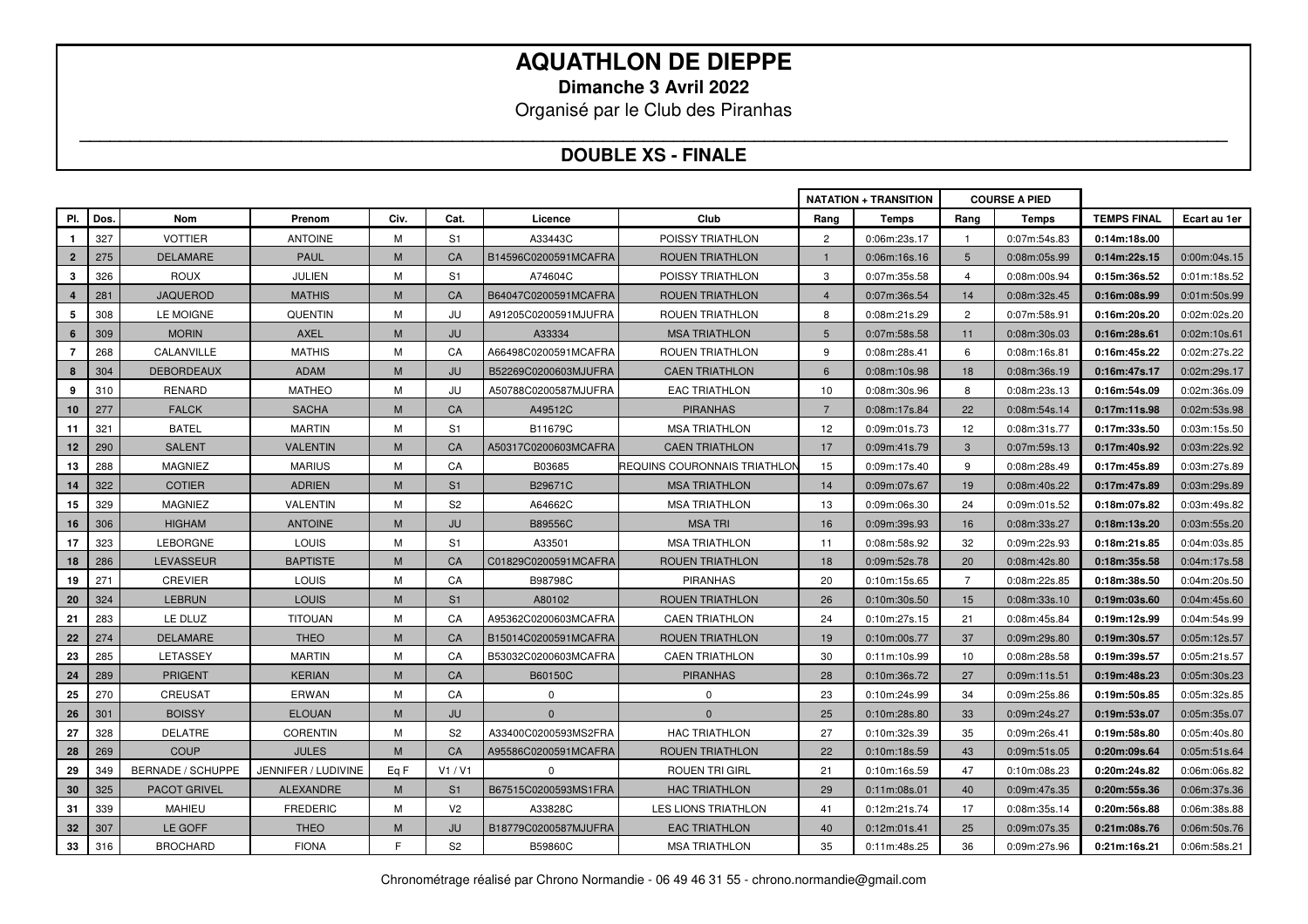| PI. | Dos. | Nom                        | Prenom                   | Civ.   | Cat.           | Licence              | Club                           | Rang | Temps        | Rang | <b>Temps</b> | <b>TEMPS FINAL</b> | Ecart au 1er |
|-----|------|----------------------------|--------------------------|--------|----------------|----------------------|--------------------------------|------|--------------|------|--------------|--------------------|--------------|
| 34  | 305  | <b>EDGAR CAJOT</b>         | <b>EDGAR</b>             | M      | JU             | A44305C              | <b>MSA TRIATHLON</b>           | 34   | 0:11m:44s.70 | 38   | 0:09m:32s.79 | 0:21m:17s.49       | 0:06m:59s.49 |
| 35  | 279  | <b>GAMELIN</b>             | <b>TIAGO</b>             | M      | CA             | B48103C              | <b>PIRANHAS</b>                | 32   | 0:11m:33s.72 | 44   | 0:09m:51s.85 | 0:21m:25s.57       | 0:07m:07s.57 |
| 36  | 280  | <b>GOUJON</b>              | <b>MATHIEU</b>           | M      | CA             | A65432C              | <b>PIRANHAS</b>                | 39   | 0:11m:58s.17 | 39   | 0:09m:41s.79 | 0:21m:39s.96       | 0:07m:21s.96 |
| 37  | 334  | <b>POIGNANT</b>            | <b>MATTHIEU</b>          | M      | V <sub>1</sub> | B14731C              | <b>ESMGO TRIATHLON</b>         | 38   | 0:11m:55s.99 | 42   | 0:09m:49s.88 | 0:21m:45s.87       | 0:07m:27s.87 |
| 38  | 297  | <b>LEFEVRE</b>             | ZOE                      | E      | JU             | A34425C0200603FJUFRA | <b>CAEN TRIATHLON</b>          | 31   | 0:11m:14s.31 | 55   | 0:10m:35s.97 | 0:21m:50s.28       | 0:07m:32s.28 |
| 39  | 276  | <b>DELPECH</b>             | <b>TOM</b>               | M      | CA             | C01356C              | <b>PIRANHAS</b>                | 50   | 0:13m:24s.14 | 13   | 0:08m:31s.86 | 0:21m:56s.00       | 0:07m:38s.00 |
| 40  | 267  | <b>BERNADE CORD HOMME</b>  | <b>MATHIS</b>            | M      | CA             | B98488C0200591MCAFRA | <b>ROUEN TRIATHLON</b>         | 36   | 0:11m:49s.77 | 49   | 0:10m:08s.86 | 0:21m:58s.63       | 0:07m:40s.63 |
| 41  | 253  | <b>BAILLEUL</b>            | <b>CLARA</b>             | E      | CA             | B77297C0200591FCAFRA | <b>ROUEN TRIATHLON</b>         | 33   | 0:11m:39s.31 | 54   | 0:10m:33s.62 | 0:22m:12s.93       | 0:07m:54s.93 |
| 42  | 284  | <b>LEBRETON</b>            | <b>REMI</b>              | M      | CA             | C09822C0200587MCAFRA | <b>EAC TRIATHLON</b>           | 44   | 0:13m:04s.25 | 29   | 0:09m:19s.87 | 0:22m:24s.12       | 0:08m:06s.12 |
| 43  | 303  | LEMAISTRE / HUBERT         | <b>AURELIEN / FANNY</b>  | Eq Mix | S4 / S3        |                      | <b>TEAM PIRANHAS</b>           | 37   | 0:11m:53s.58 | 59   | 0:10m:43s.53 | 0:22m:37s.11       | 0:08m:19s.11 |
| 44  | 336  | <b>AFONSO</b>              | <b>EMMANUEL</b>          | M      | V <sub>2</sub> | A63808C              | <b>ROUEN TRIATHLON</b>         | 45   | 0:13m:05s.72 | 41   | 0:09m:47s.71 | 0:22m:53s.43       | 0:08m:35s.43 |
| 45  | 331  | LERAT                      | <b>JEAN CHARLES</b>      | M      | S <sub>4</sub> | B06377C0200593MS4FRA | <b>HAC TRIATHLON</b>           | 53   | 0:13m:47s.62 | 26   | 0:09m:08s.82 | 0:22m:56s.44       | 0:08m:38s.44 |
| 46  | 287  | LOUIS                      | <b>JEAN-BAPTISTE</b>     | M      | CA             | B78099C              | <b>MSA TRIATHLON</b>           | 54   | 0:13m:49s.65 | 31   | 0:09m:22s.84 | 0:23m:12s.49       | 0:08m:54s.49 |
| 47  | 260  | <b>GUERIN</b>              | ZOE                      | F      | CA             | A50316C0200603FCAFRA | <b>CAEN TRIATHLON</b>          | 46   | 0:13m:08s.59 | 46   | 0:10m:05s.73 | 0:23m:14s.32       | 0:08m:56s.32 |
| 48  | 300  | <b>VILLENEUVE</b>          | <b>JULIE</b>             | F      | JU             | B15068C              | <b>PIRANHAS</b>                | 43   | 0:13m:00s.22 | 52   | 0:10m:21s.23 | 0:23m:21s.45       | 0:09m:03s.45 |
| 49  | 350  | MACREL / MACREL            | <b>AGATHE / MARIE</b>    | Eg F   | S1 / S2        | $\mathbf 0$          | <b>TEAM MACREL</b>             | 42   | 0:12m:40s.84 | 61   | 0:10m:45s.23 | 0:23m:26s.07       | 0:09m:08s.07 |
| 50  | 278  | <b>FONTAINE</b>            | <b>DYLAN</b>             | M      | CA             | A99314C0200815MCAFRA | <b>TEAM VAL EURE TRIATHLON</b> | 51   | 0:13m:25s.47 | 48   | 0:10m:08s.53 | 0:23m:34s.00       | 0:09m:16s.00 |
| 51  | 315  | VANDENBUSSCHE              | LOANNE                   | E      | S <sub>1</sub> | C01947C              | <b>MSA TRIATHLON</b>           | 47   | 0:13m:14s.83 | 56   | 0:10m:37s.50 | 0:23m:52s.33       | 0:09m:34s.33 |
| 52  | 347  | TARTARIN / TARTARIN        | ALEXANDRE / YVELINE      | Eq Mix | S4 / V1        | $\mathbf 0$          | <b>LES TARTARIN</b>            | 65   | 0:14m:50s.74 | 28   | 0:09m:11s.73 | 0:24m:02s.47       | 0:09m:44s.47 |
| 53  | 263  | PERU                       | CAMILLE                  | F      | CA             | B58300C0200603FCAFRA | <b>CAEN TRIATHLON</b>          | 48   | 0:13m:15s.99 | 62   | 0:10m:54s.77 | 0:24m:10s.76       | 0:09m:52s.76 |
| 54  | 348  | FERON / PY                 | <b>JULES / VALENTINE</b> | Eq Mix | S1/S1          | $\mathbf{0}$         | PLUS FACILE A DIRE QU A FAIRE  | 55   | 0:14m:03s.63 | 53   | 0:10m:22s.20 | 0:24m:25s.83       | 0:10m:07s.83 |
| 55  | 345  | HENNETIER / HENNETIEF      | <b>MYLENE / PASCAL</b>   | Eq Mix | S1/V3          | $\mathbf 0$          | <b>LES FLECHES</b>             | 69   | 0:15m:15s.66 | 30   | 0:09m:21s.34 | 0:24m:37s.00       | 0:10m:19s.00 |
| 56  | 272  | <b>DAS NEVES</b>           | <b>MILAN</b>             | M      | CA             | $\mathbf{0}$         | $\mathbf{0}$                   | 64   | 0:14m:49s.55 | 45   | 0:09m:54s.30 | 0:24m:43s.85       | 0:10m:25s.85 |
| 57  | 264  | <b>PIARD</b>               | <b>SARA</b>              | E      | CA             | $\mathbf 0$          | <b>ANDELLE NATATION</b>        | 49   | 0:13m:17s.59 | 73   | 0:11m:42s.75 | 0:25m:00s.34       | 0:10m:42s.34 |
| 58  | 266  | <b>STEPHAN</b>             | <b>ENORA</b>             | F      | <b>CA</b>      | C12074C0200593FCAFRA | <b>HAC TRIATHLON</b>           | 52   | 0:13m:45s.00 | 68   | 0:11m:15s.75 | 0:25m:00s.75       | 0:10m:42s.75 |
| 59  | 312  | <b>DUBOCQUET</b>           | <b>ELISA</b>             | F      | S <sub>1</sub> | A99582C              | <b>ROUEN TRIATHLON</b>         | 56   | 0:14m:18s.11 | 64   | 0:11m:06s.23 | 0:25m:24s.34       | 0:11m:06s.34 |
| 60  | 351  | <b>BOCQUILLON / GUILLE</b> | ROMANE / EDOUARD         | Eq Mix | S1/S1          | $\mathbf{0}$         | <b>LES GAZELLES</b>            | 73   | 0:16m:28s.03 | 23   | 0:08m:58s.75 | 0:25m:26s.78       | 0:11m:08s.78 |
| 61  | 342  | <b>HAUGUEL</b>             | <b>FABRICE</b>           | M      | V <sub>3</sub> | A33594C0200593MV3FRA | <b>HAC TRIATHLON</b>           | 63   | 0:14m:48s.13 | 57   | 0:10m:39s.85 | 0:25m:27s.98       | 0:11m:09s.98 |
| 62  | 294  | <b>DEDIEU</b>              | <b>CAROLINE</b>          | F      | JU             | B79007C0200591FJUFRA | <b>ROUEN TRIATHLON</b>         | 59   | 0:14m:25s.52 | 67   | 0:11m:13s.87 | 0:25m:39s.39       | 0:11m:21s.39 |
| 63  | 293  | <b>CUVILLIER</b>           | <b>INES</b>              | F      | JU             | B34716C0200603FJUFRA | <b>CAEN TRIATHLON</b>          | 66   | 0:14m:59s.09 | 58   | 0:10m:42s.79 | 0:25m:41s.88       | 0:11m:23s.88 |
| 64  | 317  | <b>FOLATRE</b>             | <b>ESTELLE</b>           | F      | S <sub>2</sub> | B99013C              | YVETOT TRIATHLON               | 60   | 0:14m:31s.06 | 69   | 0:11m:22s.37 | 0:25m:53s.43       | 0:11m:35s.43 |
| 65  | 292  | <b>COLIN</b>               | <b>ADELE</b>             | F      | JU             | B25437C0200603FCAFRA | <b>CAEN TRIATHLON</b>          | 58   | 0:14m:20s.73 | 75   | 0:11m:43s.42 | 0:26m:04s.15       | 0:11m:46s.15 |
| 66  | 313  | <b>DUMORTIER</b>           | CASSANDRE                | F      | S <sub>1</sub> | B43066C              | <b>MSA TRI</b>                 | 68   | 0:15m:02s.46 | 63   | 0:11m:03s.17 | 0:26m:05s.63       | 0:11m:47s.63 |
| 67  | 314  | <b>THUILLIEZ</b>           | <b>ROMANE</b>            | F      | S <sub>1</sub> | A33770C0200593FS1FRA | <b>HAC TRIATHLON</b>           | 67   | 0:15m:00s.57 | 65   | 0:11m:07s.65 | 0:26m:08s.22       | 0:11m:50s.22 |
| 68  | 298  | <b>SABATIER</b>            | <b>CAMILLE</b>           | E      | JU             | B74935C0200603FJUFRA | <b>CAEN TRIATHLON</b>          | 57   | 0:14m:19s.41 | 78   | 0:11m:51s.56 | 0:26m:10s.97       | 0:11m:52s.97 |
| 69  | 302  | <b>DUBOC</b>               | MATHILDE                 | F      | S1             | A91657C              | ROUEN TRIATHLON                | 62   | 0:14m:41s.32 | 71   | 0:11m:38s.04 | 0:26m:19s.36       | 0:12m:01s.36 |
| 70  | 257  | <b>DESOMBRES</b>           | <b>NOELLINE</b>          | E      | CA             | A80039C0200591FCAFRA | <b>ROUEN TRIATHLON</b>         | 61   | 0:14m:32s.49 | 77   | 0:11m:50s.13 | 0:26m:22s.62       | 0:12m:04s.62 |
| 71  | 335  | <b>ROUSSELIN</b>           | <b>ALEXIS</b>            | M      | V <sub>1</sub> | B84562C0200815MV1FRA | <b>TEAM VAL'EURE TRIATHLON</b> | 74   | 0:16m:32s.03 | 51   | 0:10m:18s.82 | 0:26m:50s.85       | 0:12m:32s.85 |
| 72  | 333  | <b>PETIT</b>               | <b>VINCENT</b>           | M      | V <sub>1</sub> | B32252               | <b>TEAM VAL EURE TRIATHLON</b> | 75   | 0:16m:38s.09 | 50   | 0:10m:12s.76 | 0:26m:50s.85       | 0:12m:32s.85 |
| 73  | 265  | <b>SCELLOS</b>             | <b>ALICE</b>             | F      | CA             | A66337C0200603FCAFRA | <b>CAEN TRIATHLON</b>          | 70   | 0:16m:05s.49 | 70   | 0:11m:27s.80 | 0:27m:33s.29       | 0:13m:15s.29 |
| 74  | 341  | <b>VIGER</b>               | <b>GERALD</b>            | M      | V <sub>2</sub> | B47272C              | TEAM VAL EURE TRIATHLON        | 72   | 0:16m:11s.58 | 79   | 0:12m:10s.48 | 0:28m:22s.06       | 0:14m:04s.06 |